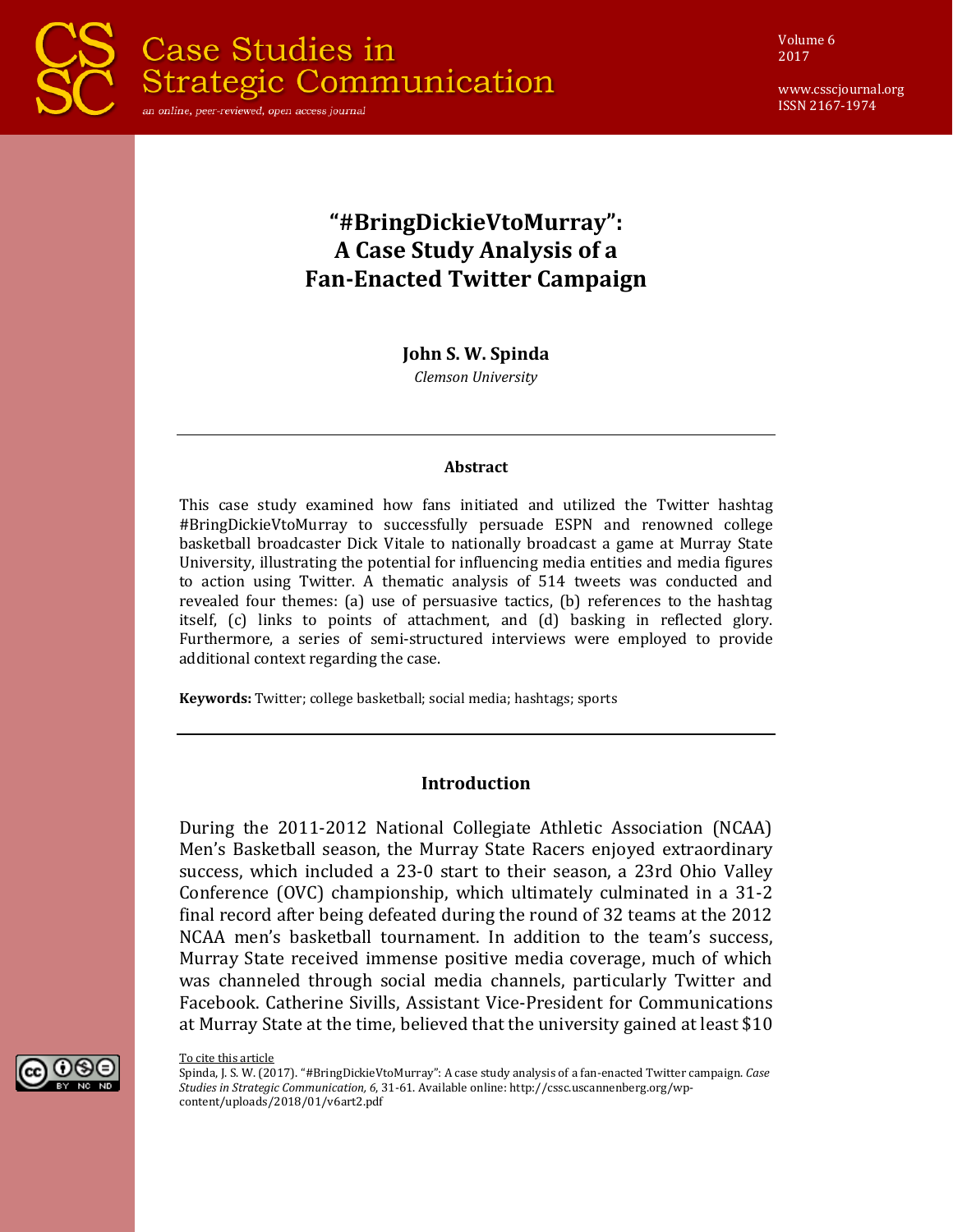million dollars of additional revenue from the team's overall media exposure in the 2011-2012 season (Johnson, 2012).

Further substantiation of Murray State's expanded Twitter presence was evidenced at three different points of the 2011-2012 season, when Murray State was among the top 15 topics trending worldwide on Twitter. Perhaps the most noteworthy event of the season occurred in February 2012, when Hall of Fame college basketball broadcaster Dick Vitale was assigned to cover a game in Murray, KY that would be broadcasted nationally on the Entertainment and Sports Programming Network (ESPN), specifically ESPN2. Although this celebrated event was predominantly due to the on-court success of the two opponents, Murray State University and Saint Mary's (CA) College, a flood of social media requests to Vitale's social media accounts was also largely credited as well. While this type of notoriety may be commonplace for large-budget, nationally recognizable Men's basketball teams, it was quite a boon for this less recognized program representing a regional state university of approximately 11,000 students in a rural, thinly populated region of the United States.

While some of the extant research involving social media has focused on sports journalists' usage of the medium (Sanderson & Hambrick, 2012; Schultz & Sheffer, 2010; Sheffer & Schultz, 2010), very little has focused specifically on individual broadcasters (such as Dick Vitale) and the twoway communication well-known sports broadcasters have with audiences on social media (c.f., Weathers, Sanderson, Matthey, Grevious, Warren, & Tehan, 2014). Therefore, this case study analysis will further examine the ways in which those associated with Murray State Basketball (i.e., fans, athletics, university communications staff) interacted with Vitale and helped to foster and maintain this unprecedented level of attention via social media through a collection of semi-structured interviews and thematic analysis of tweets using the hashtag #BringDickieVtoMurray. Further, this case study aims to provide insights for sports communication scholars, professionals, and students as to how Murray State was able to capitalize on the power of fan-generated social media conversation, and how other sports organizations and teams may also be experience similar outcomes as Murray State.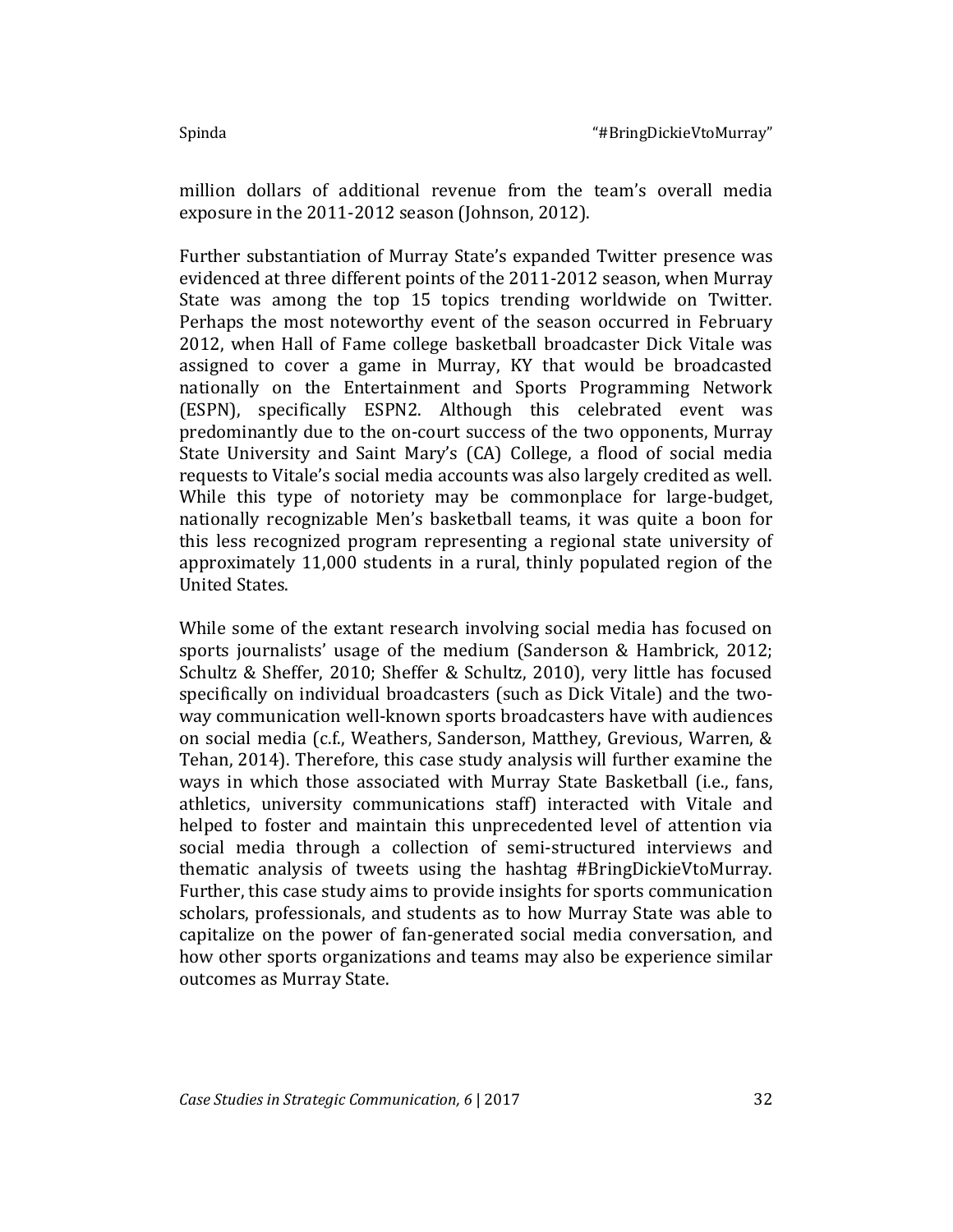## **Background**

#### **The Murray State Basketball Program**

The Murray State program has been classified as a mid-major program in NCAA Division I basketball. According to Brennan (2014) a *mid-major program* refers to any program that is not a member of the seven collegiate athletic conferences that typically dominate NCAA Men's basketball, which tend to have significantly higher budgets for the sport (i.e., American Athletic Conference, Atlantic Coast Conference, Big 12, Big East, Big Ten, Pac-12, Southeastern Conference). Despite the traditional competitive disadvantages mid-major basketball programs face (e.g., less funding than larger conference teams, less media exposure nationally), a few teams, such as Butler University (2010 and 2011 NCAA championship game appearances), George Mason University and Virginia Commonwealth University ("Final Four" appearances in 2006 and 2011 respectively), have created thrilling and memorable attempts to earn NCAA championships in recent years. While Murray State was unable to produce a deep NCAA tournament run to match these previous examples, they did ascend to "top ten" rankings in both the Associated Press poll (ranked as high as #7 nationally) and ESPN/USA Today Coaches poll (ranked as high as #9 nationally). Moreover, Murray State was ranked among the top 25 teams in both of these aforementioned polls for a majority of the 2011-2012 season. The Murray State program does have a successful tradition, as evidenced by their #30 ranking in an ESPN metricbased calculation of collegiate program prestige from the 1984-1985 season (when the NCAA expanded their championship tournament to a field of 64 teams) through the 2007-2008 season (Shelton, Loucks, & Fallica, 2008).

#### **#BringDickieVtoMurray: How the Hashtag Came to Life**

On January 16, 2012, ESPN aired a Baylor-Kansas Men's basketball game. During this broadcast, Vitale noted, "take a look at Murray State, what a great job they're doing. I would love one time to go down there to do a game, to see those young kids" ("Racer fans look to bring Dickie V to Murray," 2012, para. 1). Soon thereafter, a Murray State fan was credited with beginning the "#BringDickieVtoMurray" hashtag on Twitter (see Figure 1). As the hashtag grew in popularity among Murray State fans on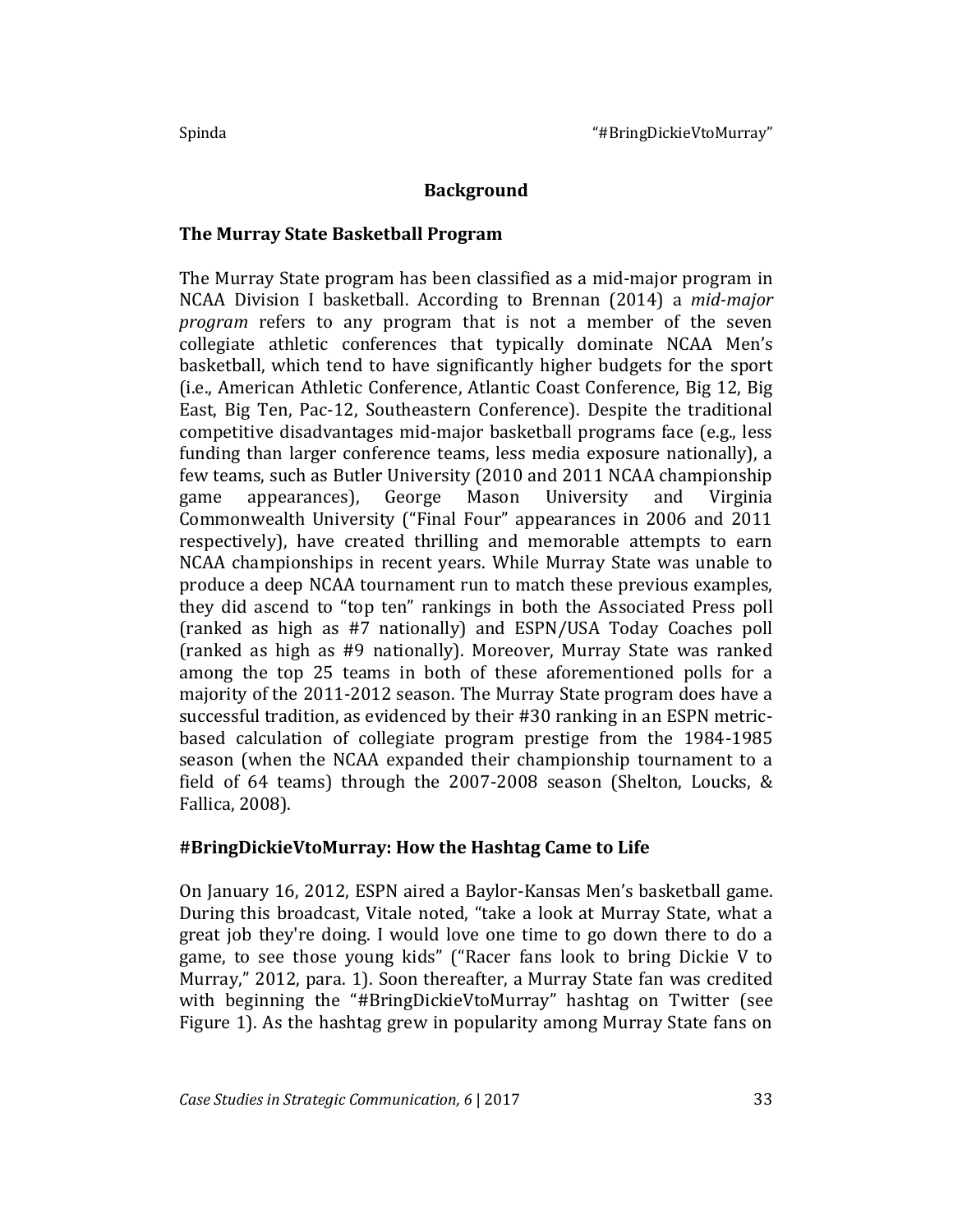

**Figure 1.** Video news story about the birth of the #BringDickieVtoMurray hashtag from the program *Roundabout U*. Click the screen shot to view the [video on YouTube.](https://www.youtube.com/watch?v=Tp5FnMheCAA)

Twitter, other entities on campus also began to use and then promote this hashtag in a variety of ways.

Morris White, Director of Athletic Marketing and Promotions at Murray State University at this time, noted that his department promoted the hashtag during in-arena scoreboard graphics at games as well as a through creative Facebook promotion that encouraged fans to change their profile picture to a graphic showing a photo of Vitale and the #BringDickieVtoMurray hashtag (see Figure 2). During an interview for this case study, White was asked what he felt that the hashtag meant to students on campus, he responded that, "there were a lot of Dick Vitale fans, and for someone of his caliber to come to Murray, KY, it just shows the power of social media...in regards to making something special happen."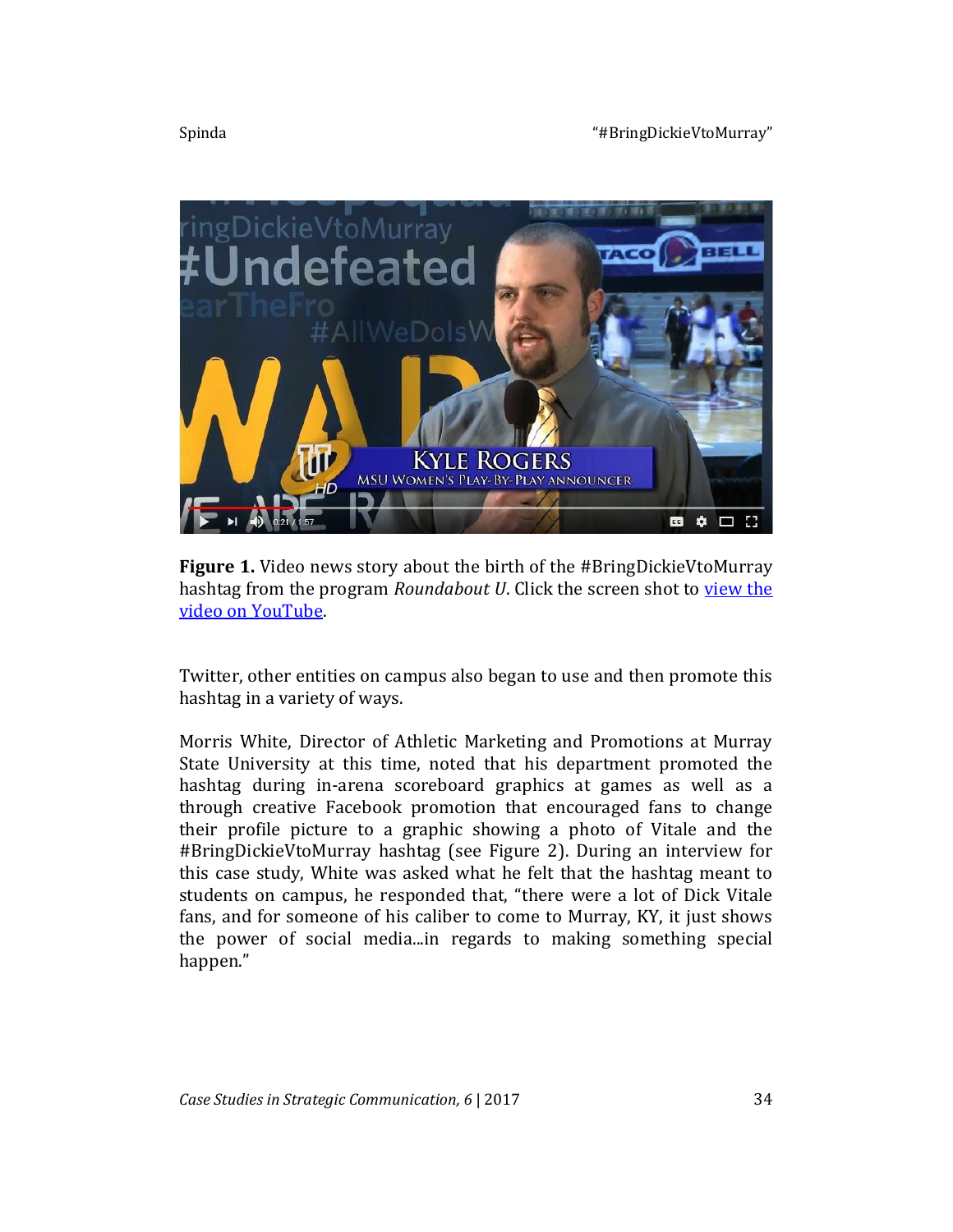

**Figure 2.** Graphic created by Murray State University Athletics to promote the #BringDickieVtoMurray hashtag (Source: [Murray State Athletics\)](http://www.goracers.com/news/2012/2/6/MBB_0206123711.aspx).

Catherine Sivills, Assistant Vice-President for Communications at Murray State University at the time, suggested during an interview for this study that the hashtag was exciting because, "when students grab something, you know it's probably going to be successful." When asked for this study what the hashtag meant to them as students, a Murray State senior noted that the hashtag, "meant the chance to do something that had never been done before, and who knows, may never happen again." Likewise, a sophomore student noted the hashtag represented "a once in a lifetime opportunity."

Sivills also recounted a story involving a graduate student assistant that attempted to call ESPN, and specifically Vitale, to possibly obtain an interview for a Murray State-produced television program in the early stages of the #BringDickieVtoMurray campaign, before the decision was made to have Vitale broadcast at Murray State. Vitale returned the call and stated "I want to come to Murray, but it's not all up to me, you all keep doing what you're doing, you keep pushing it." Sivills then mentioned that this conversation was a "green light from him personally to do everything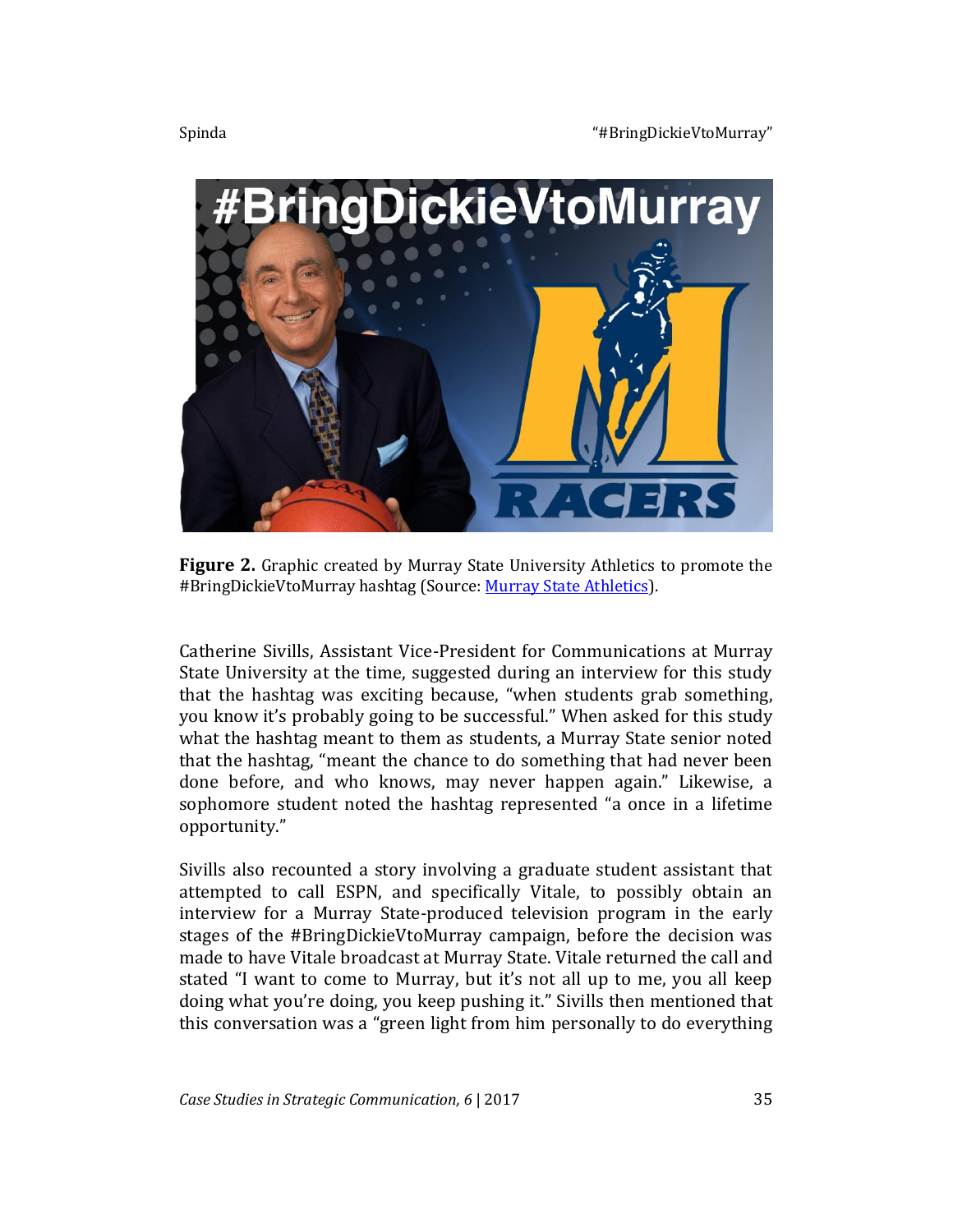$\overline{\phantom{a}}$ 

we could to promote." It certainly appeared that Vitale was deeply interested in visiting Murray State, as were Murray State fans that followed him on Twitter and liked him on Facebook. This social media campaign eventually led to the broadcast of the February 18, 2012 "BracketBuster"<sup>1</sup> game between Murray State and Saint Mary's (CA) College (two mid-major programs that were ranked nationally at the time of the contest), which was broadcasted nationally on ESPN2 and featured Vitale and broadcast partner Dave O'Brien. This broadcasting team was typically reserved for prime-time games on ESPN's flagship network that involve highly anticipated contests between traditionally powerful college basketball teams and programs. In this instance, Vitale and O'Brien had been previously scheduled to broadcast the Ohio State versus Michigan game, a contest between another pair of highly ranked teams at the time from a major conference (Big Ten). But a change of plans was made at least in part due to the efforts of Murray State fans, which flooded Dick Vitale's social media accounts; some fans even went as far as directly contacting ESPN via telephone, email, or hard-copy letters.

#### **Research**

#### **Sports Fans and Social Media**

A growing body of research has illustrated the ways in which social media, especially Twitter, are utilized by sports fans to interact and build or foster a sense of community (Clavio & Kian, 2010; Kassing & Sanderson, 2010; Pegararo, 2013; Reichart-Smith & Smith, 2012). Often, sports fan communities are used to enhance and express team identification, or "the extent to which a fan feels psychologically connected to a team" (Wann, Melnick, Russell, & Pease, 2001, p. 3). More specifically, scholars have reported that messages utilized on social media websites resemble many of the behaviors cited in the extensive work on fan identification, such as emotional and affective responses to game and team-relevant events (Sanderson, 2013; Yu & Wang, 2015) and ingroup favoritism/outgroup

<sup>1</sup> BracketBusters was an annual one-day television event on the ESPN family of networks from 2003-2012 where teams having strong seasons from smaller NCAA basketball conferences (i.e., mid-major teams) were matched versus one another and broadcasted. It took its title from the basketball vernacular for situations when a less visible/lower ranked team defeats one or more higher ranked teams during the NCAA Basketball Tournament.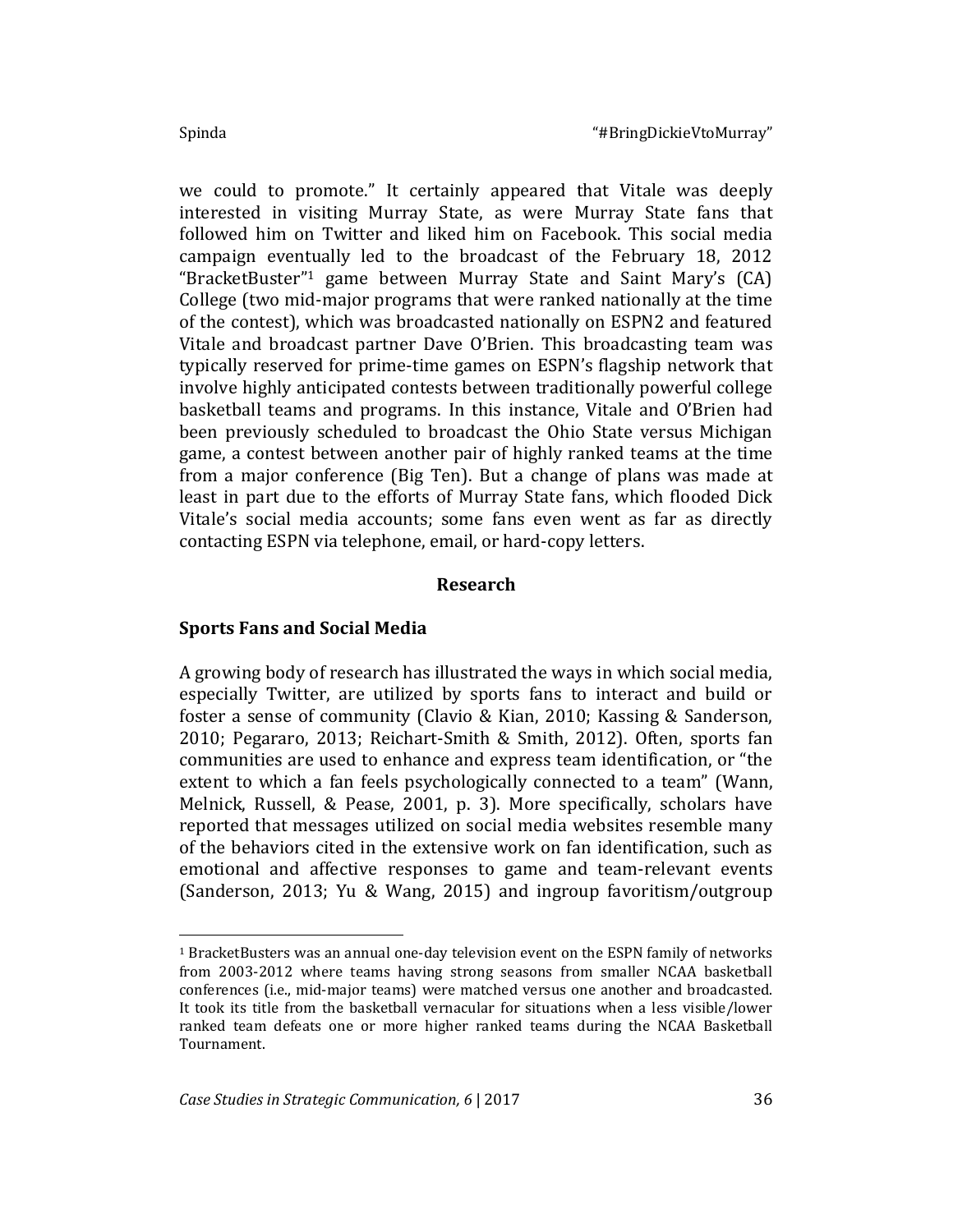heckling (Reichart-Smith & Smith, 2012). Additionally, social media has provided sports fans with heightened abilities to express their fandom through two-way communication with athletes, coaches, and official team channels (Clavio, 2011; Clavio & Kian, 2010; Clavio & Walsh, 2014; Frederick, Lim, Clavio, Pedersen, & Burch, 2012; Hull, 2014; Kassing & Sanderson, 2010; Pegararo, 2010; Hambrick, Simmons, Greenhalgh, & Greenwell, 2010).

More specific to the current study, the impact of specific hashtags on Twitter has been examined by scholars. Some of these studies have examined how fans may utilize a hashtag in crisis communication situations involving both athletes (Schmittel & Hull, 2015) and teams (Brown & Billings, 2013). Additionally, scholars have examined how hashtags have been used on Twitter to discuss different sporting events (Blaszka, Burch, Frederick, Clavio, & Walsh, 2012; Hull, 2014; Reichart-Smith & Smith, 2012). In studying the #WorldSeries hashtag used by Major League Baseball (MLB) fans, Blazka et al. (2012) demonstrated that fans were the primary users of this hashtag and that fans tweets were predominantly expressions of their allegiance to their favorite team. Reichart-Smith and Smith (2012) studied how fans employed a variety of team-related hashtags during the College World Series (i.e., the NCAA Baseball Tournament). In linking hashtag use to social identity theory (Tajfel & Turner, 1979), they concluded that hashtags "can be seen as a way for fans to identify with teams—a virtual wearing of a team jersey" (p. 551).

Hull (2014) described how a group of athletes mobilized broad support through a hashtag (#Fight4UNCWSwimandDive) in a successful effort to save their collegiate swimming and diving teams from elimination by the university in a cost-saving measure. Another recent example of a successful hashtag campaign occurred in October 2016, when students at Drake University, a 5,000-student private university in Des Moines, Iowa, persuaded the globally recognized hip-hop artist Drake to come to campus after his concert in Des Moines using the hashtag #BringDrakeToDrake (Zamudio-Suaréz, 2016a). During his performance, Drake wore a Drake University basketball jersey and letter jacket on stage (see Figure 3).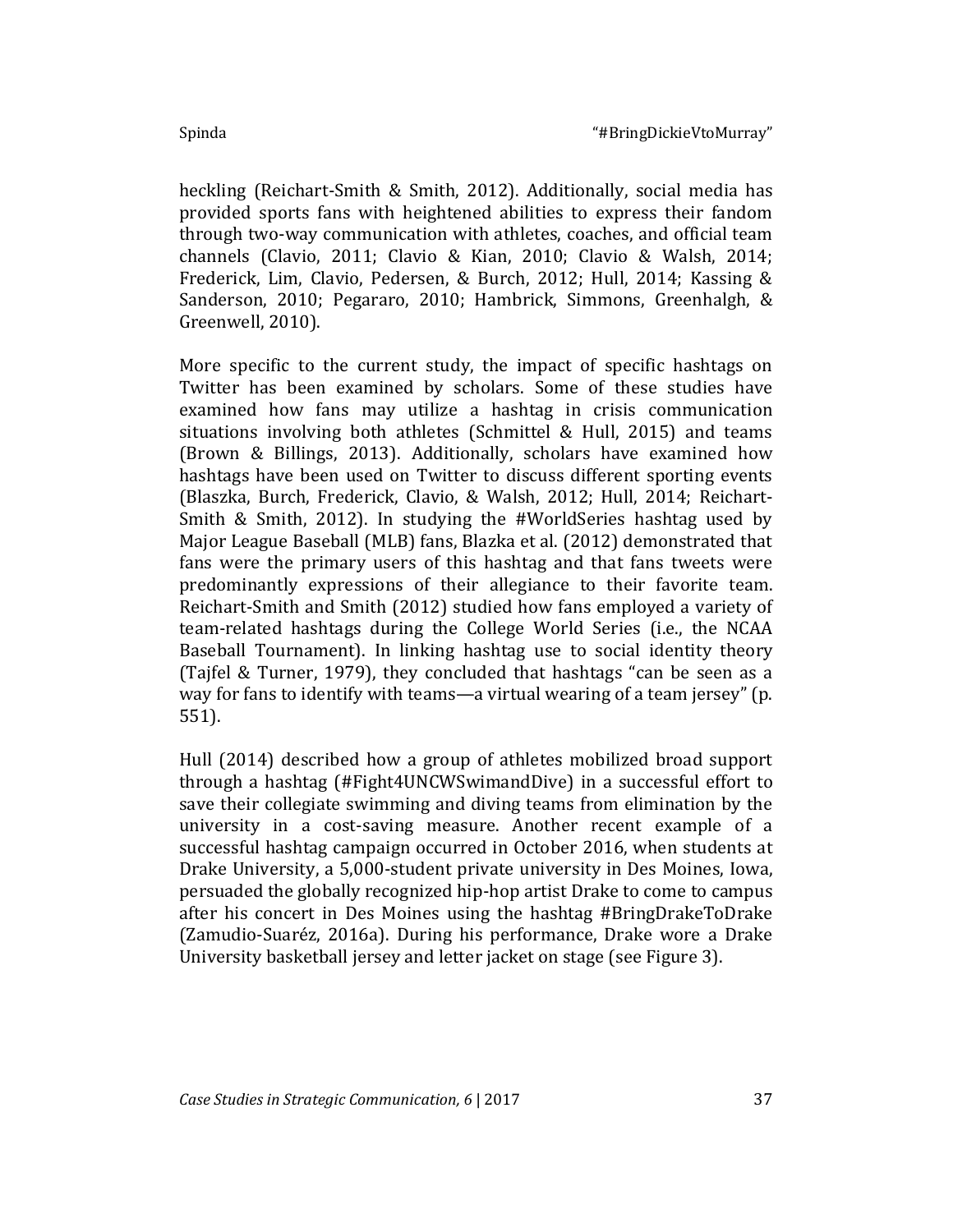#### Spinda The Spinda Theorem 2012 Spinda The Spinda Theorem 2013 Spinda The Spinda The Spinda The Spinda The Spinda The Spinda The Spinda The Spinda The Spinda The Spinda The Spinda The Spinda The Spinda The Spinda The Spinda





Figure 3. Photo of hip-hop artist Drake wearing Drake University basketball jersey and letter jacket during concert on October 4, 2016 (Source: [Amber](http://www.chronicle.com/article/How-One-University-Enticed-a/237998)  [Tague/The Chronicle of Higher Education\)](http://www.chronicle.com/article/How-One-University-Enticed-a/237998).

Beyond hashtags, Clavio and Walsh (2014) found that college sports fans are highly motivated to use social media for informational gratifications. More specifically, for both Facebook and Twitter, fans reported being motivated by interacting with coaches/players, athletic department accounts, and other fans. Participants also conveyed a desire to use Twitter to participate in a promotional contest involving team athletics. While the current case study involved both interacting with the athletic department and with other fans online, it can also be framed in terms of a "contest." Instead of a giveaway sponsored by an athlete or team, the contest in this case was a fan-fueled social media campaign aimed toward persuading ESPN and Vitale to come to Murray State. In sum, because research has highlighted the use of hashtags on Twitter by sports fans for strategic purposes and the use of social media to enhance interaction within college sports organizations, teams, and athletes, I asked: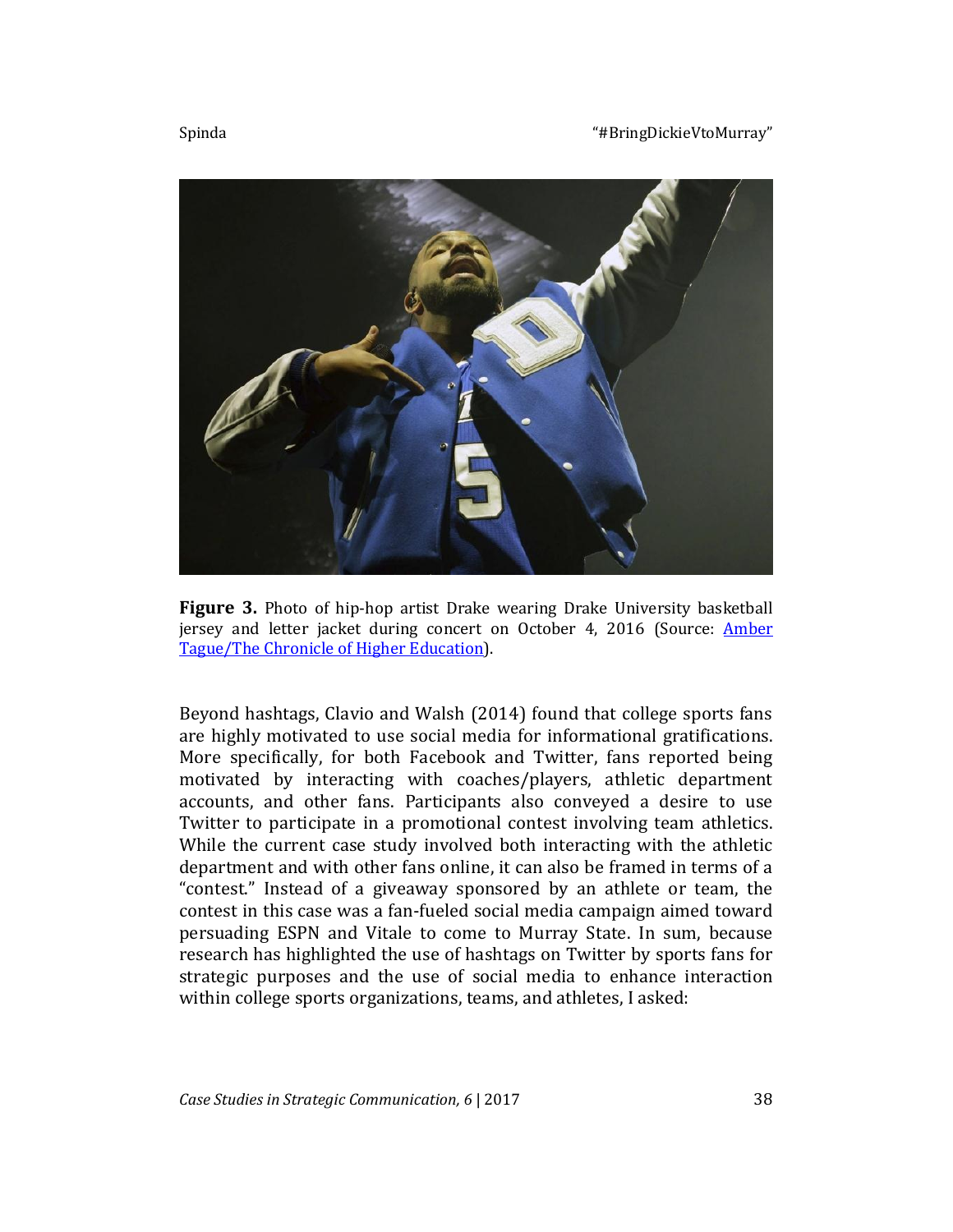RQ1: What types of Twitter messages and strategies did Murray State basketball fans employ while using the #BringDickieVtoMurray hashtag to successfully campaign for Dick Vitale's appearance?

#### **Points of Attachment**

One emerging area of study involving fan identification is *points of attachment* research (POA). First forwarded by Trail, Robinson, Dick, and Gillentine (2003), POA posits that sports fans experience multiple types of identification beyond just team identification, such as identification with individual athletes. Studies have found that fans have POA with team coaches, the sport itself, a particular level of sport, an institution/university, a larger community, and the conference or league in which a sports team plays in (Kim, Trail, & Magnusen, 2013; Kwon, Trail, & Anderson, 2005; Robinson & Trail, 2005; Robinson, Trail, Dick, & Gillentine, 2005; Spinda, Wann, & Hardin, 2016; Woo, Trail, Kwon, & Anderson, 2009). Across these studies, POA measurements (i.e., points of attachment index) have consistently demonstrated validity when tested in confirmatory factor analyses. Additionally, POA have been found to significantly vary amongst fans of different levels of sports (e.g., high school, college, and professional football), with team attachment highest for college fans, and attachment to athletes and coach highest for high school fans (Spinda, Wann, & Hardin, 2016). Woo et al. (2009) noted that particular sport fans motivations have been linked to various POA, such as vicarious achievement and social interaction motives positively relating to team identification, while aesthetics and drama motives have been found to be associated to identification with an overall sport. Kwon et al. (2005) found that attachment to the team, university, and coach predicted future intention of attendance as well as basking in reflected glory (BIRGing), which involves individuals strategically aligning themselves with successful other(s), often through some type of public display. At this point, however, there has been a lack of research that has examined how various POA are manifested in social media messages. Therefore, I asked:

RQ2: Are points of attachment evident in the Twitter messages used in the successful #BringDickieVtoMurray hashtag campaign?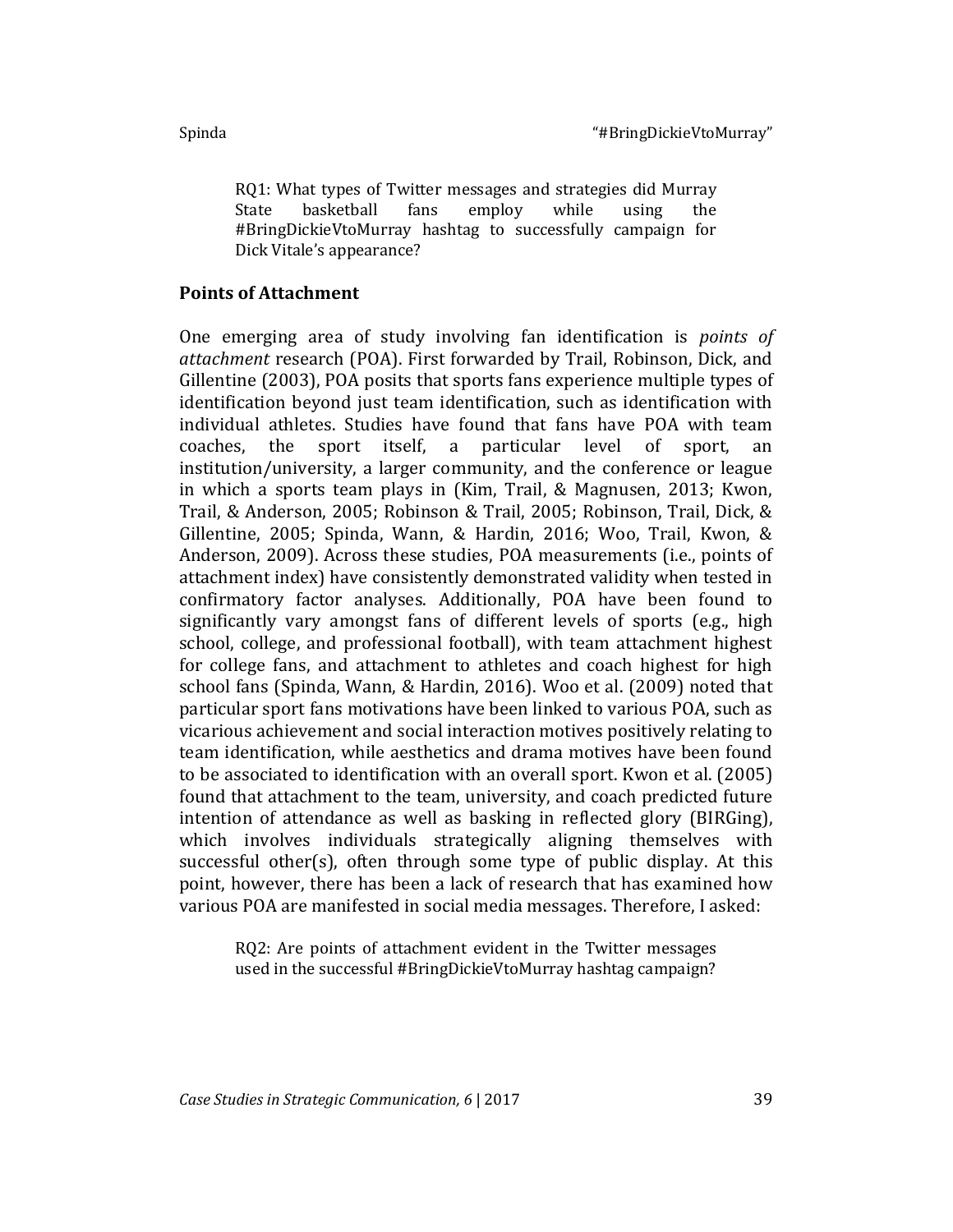#### **Evaluation**

#### **Methods**

l

To examine the Twitter messages associated with #BringDickieVtoMurray hashtag, tweets were collected from January 16, 2012, when the hashtag first began after Vitale's comments about Murray State on ESPN, until February 18, 2012, when Vitale came to Murray State as part of the ESPN broadcast team; this was effectively the "lifespan" of the hashtag. Radian6 software and a Twitter website search were used to search for exclusively for tweets using the #BringDickieVtoMurray hashtag, returning 514 overall tweets. Retweets were excluded from the analysis, aside from three cases where a retweet was employed in a way to celebrate the achievement of bringing Dick Vitale to Murray State. Thus, these tweets either posted by a Twitter user or were replies to another user's tweet that utilized the hashtag. In this study, the entire census of tweets were applied as units of analysis. The collected tweets were then imported into qualitative data analysis software (NVivo) and a thematic analysis was conducted using a six-phase process outlined by Braun and Clarke (2006). This process included: (1) becoming familiar with the data through active reading, (2) generating initial codes, (3) searching for themes by collating initial codes, (4) reviewing themes to ensure codes and themes are congruent with one another, (5) defining and naming themes, and (6) reporting the results. This approach allows for the recognition of possible patterns to emerge and be formed throughout the thematic analysis.

Braun and Clarke (2006) noted that coding in thematic analysis may either be data-driven or theory-driven. The initial coding in phase two of this study contained both types of analysis. Theory-driven analysis was conducted by creating *a priori* initial codes where various points of attachment were found to be evident. For instance, a code for attachment to team was created upon reading the following tweet, as it appeared to distinctly illustrate team attachment, "Great win tonight by MSU...the ESPN love continues to grow #racernation #bringDickieVtoMurray."<sup>2</sup> Meanwhile, data-driven analysis was used for tweets that were not found to directly indicate a particular POA and were coded based on the

<sup>2</sup> The hashtag #RacerNation is seen throughout the tweets mentioned and used in this study. It was used throughout the 2011-2012 season and remains widely used currently by fans of Murray State Athletics, mostly in regards to Men's basketball.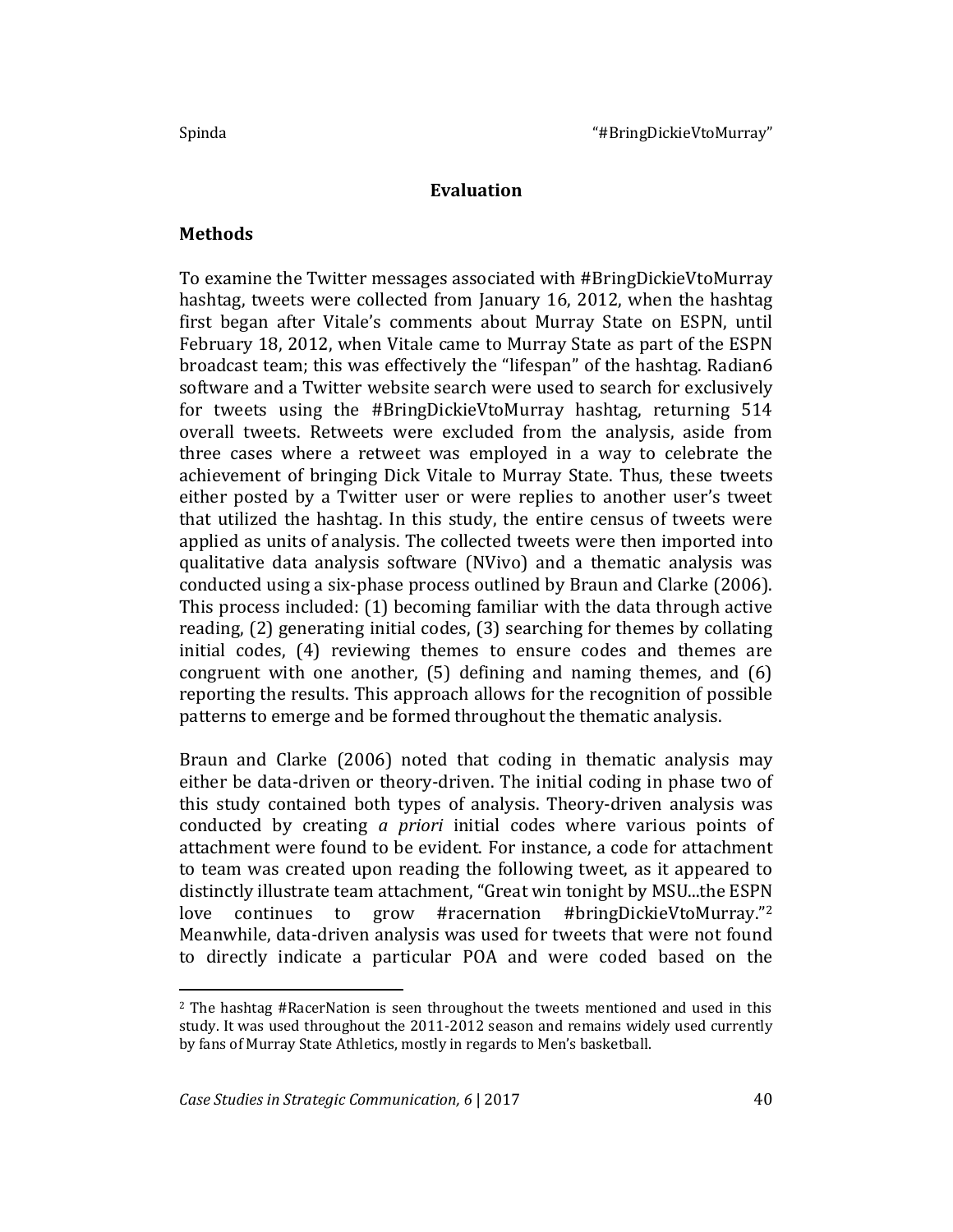emerging patterns of content evident in the tweets in phase three of analysis. From this thematic analysis described above, four main themes emerged: (a) use of persuasive tactics, (b) references to the hashtag itself, (c) links to points of attachment (POA), and (d) basking in reflected glory (BIRGing). Overall, 26 tweets were omitted during the analysis due to being indistinguishable or arbitrary in nature, leaving 488 tweets for analysis.

## **Results and Interpretation**

Within the description of the aforementioned themes, the text of the original tweets is presented intact. The Twitter usernames of private accounts/fan accounts were removed. However, tweets sent to/from Dick Vitale and tweets that emanated from other official accounts related to Murray State University were left intact, as both parties were prevalent in the discourse of the hashtag. Also, when web addresses were used within tweets, that link was removed (instead the word [link] appears).

**Use of Persuasive Tactics.** Overall, the prevailing theme observed in the tweets was the use of persuasive tactics to appeal to Dick Vitale to come to Murray State  $(n = 222)$ . A large array of persuasive strategies were employed by fans towards both Vitale himself and ESPN social media accounts on Twitter. Within this larger theme, tweets were found to fall within four main codes: (a) general persuasion (*n* = 101), (b) passionate pleas ( $n = 56$ ), petitioning ESPN ( $n = 51$ ), and impersonating ( $n = 14$ ). First, tweets in the general persuasion code were the most broadly construed. Many of these tweets would be considered polite requests:

- "Watching @DickieV call the UNC-Duke game! Hope he goes to Murray to call a game! #BringDickieVtoMurray"
- "@DickieV CFSB Center is rockin in Murray tonight! Love to have you here for the BB game v St Mary's #epicmatchup #BringDickieVtoMurray"<sup>3</sup>
- "@dickiev I'll be in Murray for the St. Mary BracketBuster game on Feb 18th. Will you be joining me? #BringDickievToMurray"

 $\overline{\phantom{a}}$ 

<sup>3</sup> The CFSB Center is the on-campus arena of Murray State Basketball, it is named for Community Financial Services Bank.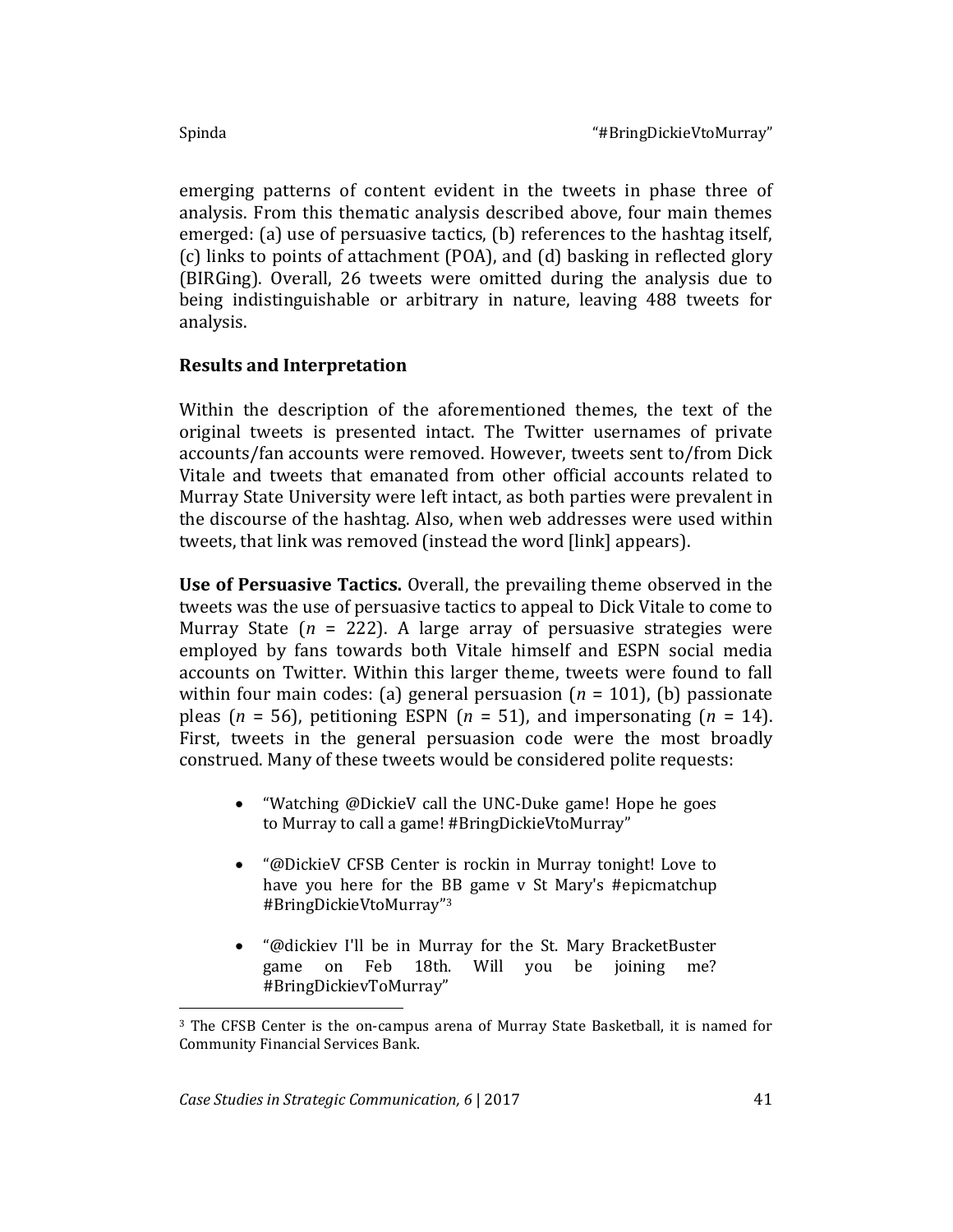These types of respectful, face-giving requests appeared very much to be social media variants of the face-to-face, interpersonal communication tactics outlined in Brown & Levinson's (1987) politeness theory. More specifically, these tweets very much resembled positive politeness strategies. Many of the general persuasion tweets were also aimed at steering Vitale toward content fans had made regarding his possible visit or pointing out past tweets from Vitale himself that indicated his desire to come to Murray State:

- "@DickieV check out this video!!! Murray State Anthem [link] #bringdickievtomurray"
- "@DickieV: Get me to Racer country.' #BringDickieVtoMurray"

Such messages are also indicative of the face-giving strategies that are illustrated in politeness theory (Brown & Levinson, 1987).

Next, the passionate plea code involved tweets that were expressions of a strong desire to have Vitale come to Murray State and included messages that employed electronic paralanguage cues to convey expressive feelings that are designed to modify the meanings of words and help to regulate interaction in computer-mediated communication environments (Carey, 1980; Walther, 1992). The use of electronic paralanguage was evident through tweets that employed all capital letters to "shout" persuasive messages and to convey strong sentiments:

- "@DickieV COME TO MURRAY ON THE 18TH PLEEEAAASSSEE. WE NEED YOU. GO TO GORACERS.COM. YOU'RE ON IT. #BringDickieVtoMurray"
- "#BringDickieVtoMurray come oooooooooon @DickieV you know you wanna visit lil ole Murray KY!"
- "@MSURacers @murraystateuniv #BringDickieVtoMurray how can he say no???????!!!!!!!!!!!
- "@DickieV #BringDickieVtoMurray #BringDickieVtoMurray please oh please?!?!"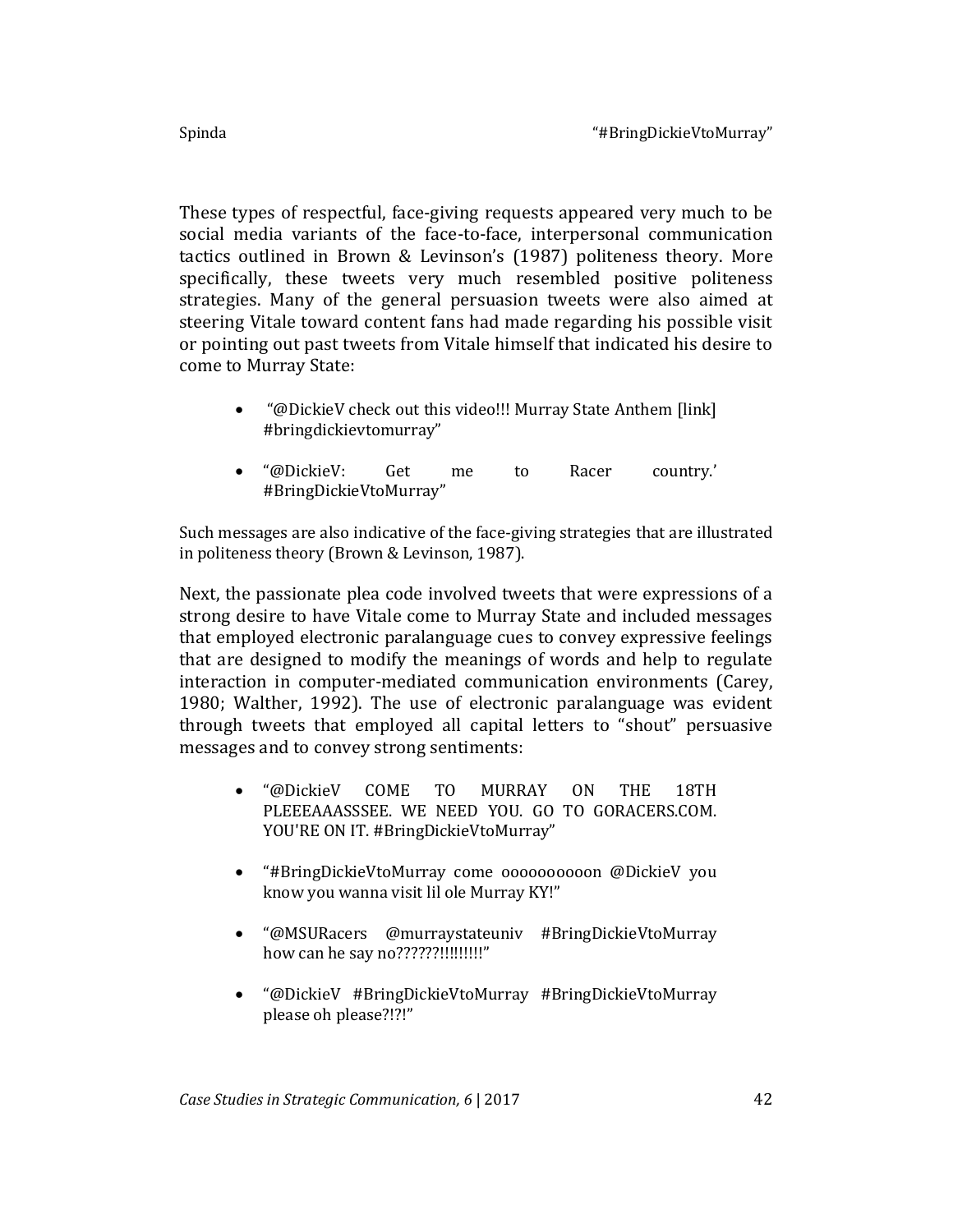Additionally, passionate pleas were demonstrated through what can be described as compliance gaining techniques (Marwell & Schmitt, 1967), such as positive self-feelings or tweets that fall in the category of pregiving strategies:

- "#BringDickieVtoMurray you won't regret it @DickieV"
- "@DickieV, come to Murray State! You won't be disappointed. #BringDickieVtoMurray #racernation"
- "@DickieV come 2 Murray State & I will hook u up with this #RacerNation shirt I created, need size #BringDickieVtoMurray"
- "@DickieV I was holding your big head tonight at the #Racer game! #BringDickieVToMurray"<sup>4</sup>

A third code within the persuasive tactics theme involved fans directly petitioning the ESPN organization to have Vitale come to Murray State to broadcast the game. In particular, one tweet in this code that stood out that involved Vitale himself instructing a fan to contact those responsible at ESPN:

"'@DickieV: Tell my bosses' #BringDickieVToMurray"

Indeed, fans took this additional step, with a number of tweets being directed to those either perceived to be in control of the announcer assignments, or perceived to be able to impact such a decision:

- "if u are the one responsible for sending @DickieV to Murray, Racers R crying out for your blessing. #BringDickieVtoMurray"
- "[link]… go to the link and ask for @DickieV for the #BracketBusters @murraystateuniv #BringDickieVtoMurray"

 $\overline{\phantom{a}}$ <sup>4</sup> A "big head" informally refers to sports fans, and especially basketball fans, creating large signs that depict broadcasters/popular culture figures by showing only their head. Here is an example of a Murray State fan holding a Dick Vitale "big head": [http://i.usatoday.net/communitymanager/\\_photos/game-on/2012/02/15/vitalex](http://i.usatoday.net/communitymanager/_photos/game-on/2012/02/15/vitalex-large.jpg)[large.jpg](http://i.usatoday.net/communitymanager/_photos/game-on/2012/02/15/vitalex-large.jpg)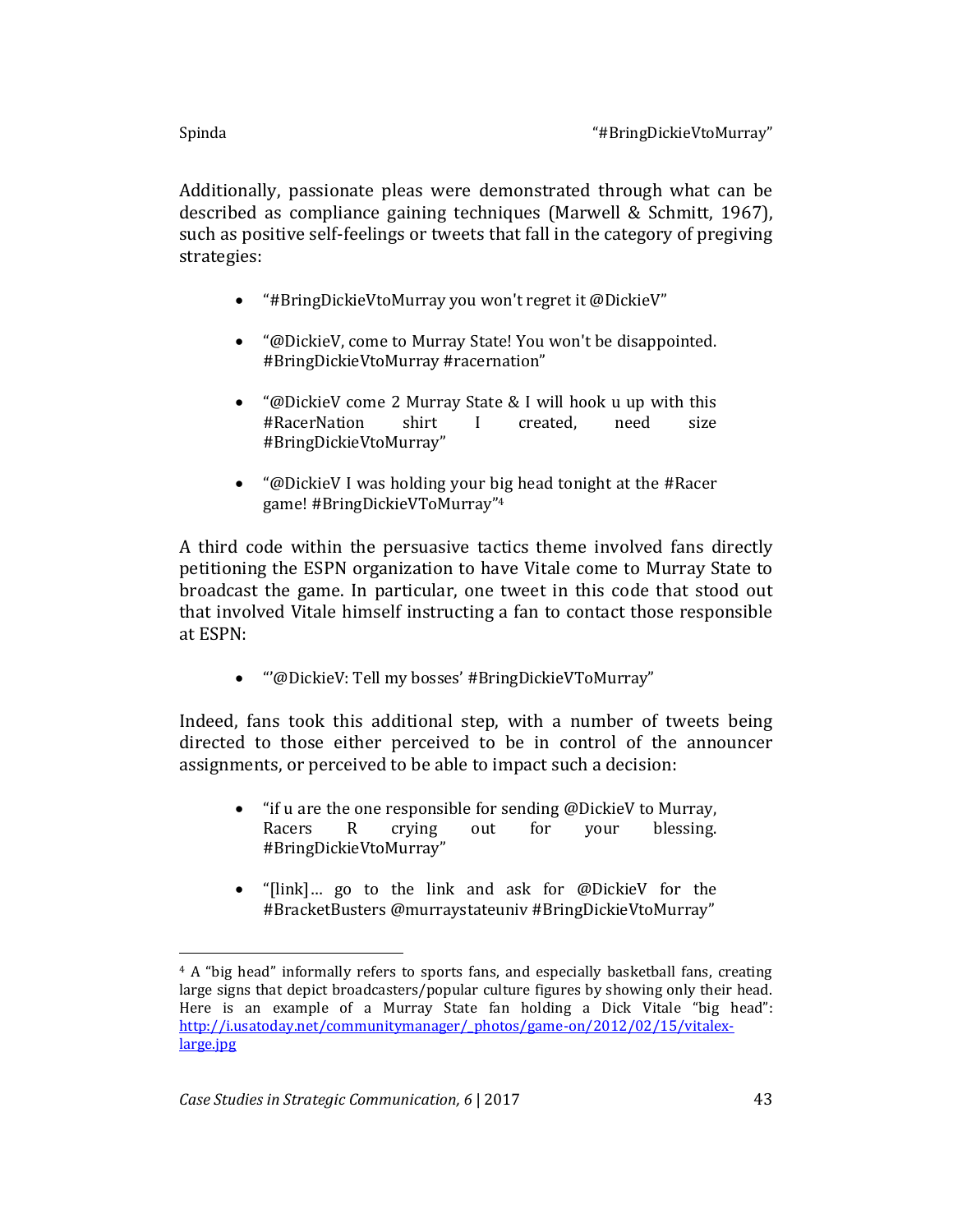Beyond the tweets toward specific individuals at ESPN, much of this code included tweets that were sent to ESPN's primary Twitter account (@ESPN) by Murray State fans,

- "@espn #RacerNation is in #BringDickieVtoMurray mode. Let's make it happen for our Bracketbuster!!!!"
- "@espn @DickieV what else do we need to do to #BringDickieVToMurray? We'll do it and do it big!"

Finally, and perhaps most interestingly, Twitter was used to promote, discuss, and organize a physical mailing of letters by Murray State students to ESPN (see Figure 4):

- "Friday from 10-2 in the CC @murraystateSGA will have letters for you to sign and then we'll mail them to @espn #BringDickieVtoMurray"<sup>5</sup>
- "Hey @murraystateuniv on Friday @murraystateSGA is sponsoring a letter signing to mail to ESPN in order to #BringDickieVtoMurray"
- "@murraystateSGA has 142 letters for @ESPN\_FanCentral to #BringDickieVtoMurray @DickieV @murraystateuniv @MSURacers"

The fourth and final code in the persuasive tactics theme illustrated Murray State fans using textual representations or imitations of on-air catch phrases or sayings typically used by Vitale on the air in their tweets. Some of these catch phrases commonly employed by Vitale include the enthusiastic use of the word "baby" to conclude sentences, or "P.T.P." to indicate a "prime-time player," or a player he regards as a top player in college basketball ("Dick Vitale's Dictionary," n.d.). Quite often, these tweets also employed the aforementioned paralanguage (Carey, 1980) in

l <sup>5</sup> CC is shorthand for the Curris Center, the on-campus student center and social hub, where the Murray State Student Government office is located, referred to in this tweet through their username @MurrayStateSGA.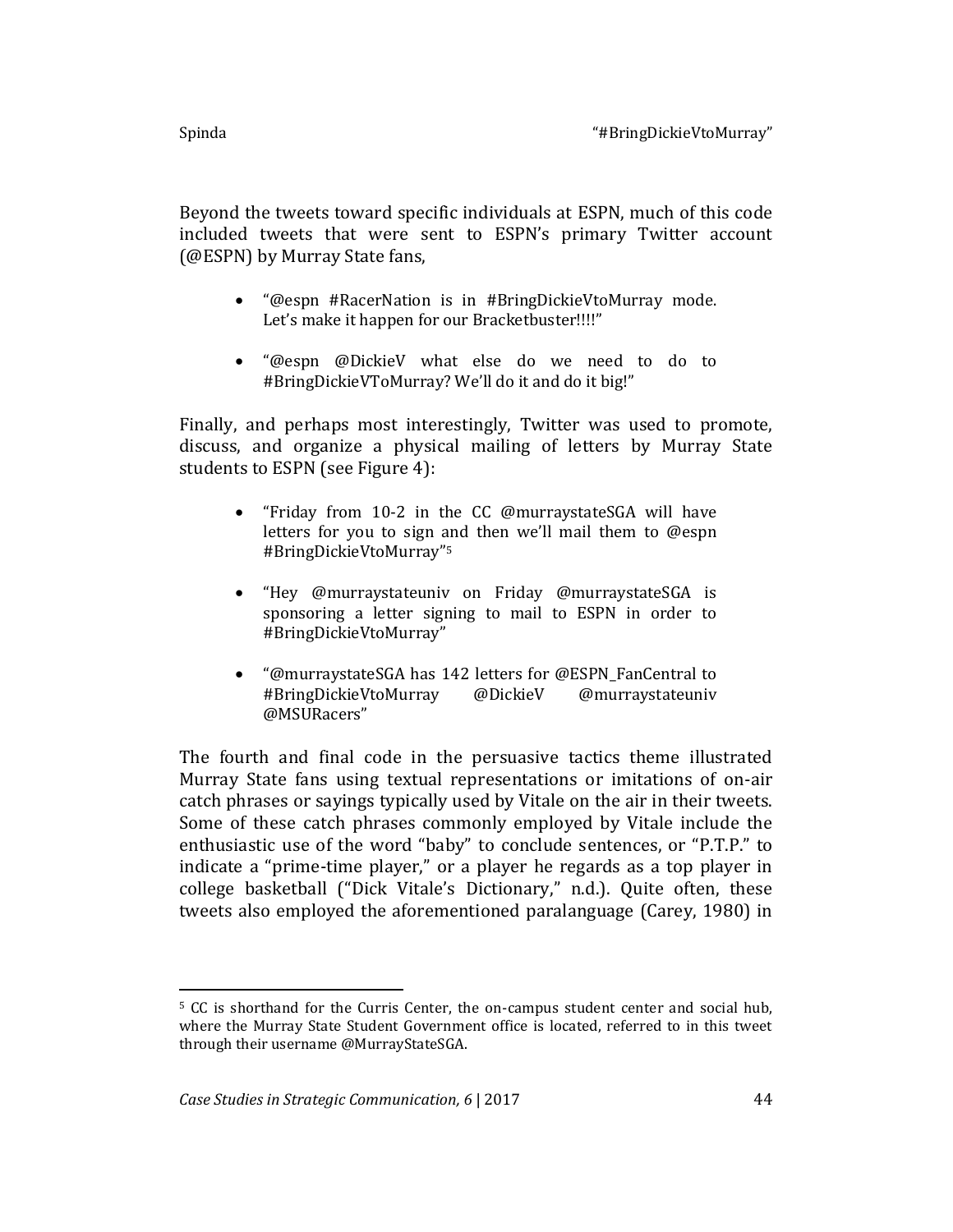#### Spinda "#BringDickieVtoMurray"

| February 3, 2012                                                                                                                                                                                                                                                                                                                                                                                                                                                                                                                                                                                                        |
|-------------------------------------------------------------------------------------------------------------------------------------------------------------------------------------------------------------------------------------------------------------------------------------------------------------------------------------------------------------------------------------------------------------------------------------------------------------------------------------------------------------------------------------------------------------------------------------------------------------------------|
| Center for Student Involvement<br>2002 University Station<br>Murray, KY 42071                                                                                                                                                                                                                                                                                                                                                                                                                                                                                                                                           |
| ESPN, Inc.<br>c/o Public Relations Department<br><b>ESPN</b> Plaza<br>Bristol, CT 06010                                                                                                                                                                                                                                                                                                                                                                                                                                                                                                                                 |
| Dear ESPN,                                                                                                                                                                                                                                                                                                                                                                                                                                                                                                                                                                                                              |
| I am writing to you at the request of sports legend Dick Vitale to please<br>"#BringDickieVtoMurray." Murray State University's men's basketball team is in the<br>midst of making history as they continue on with their 22-0 record and fight to be the first<br>team to enter the NCAA Tournament unscathed in more than two decades. On February<br>18, 2012 Murray State will be pitted against the 16 <sup>th</sup> ranked St. Mary's Gaels in the<br>premier game of the 2012 Sears Bracketbusters. It would be fitting to have the game's<br>greatest commentator in attendance.                                |
| Mr. Vitale has made it publicly known that he wants to come to Murray State University.<br>He has tweeted "Must get me there," that it "would be fun," and "GO RACERS" and on<br>January 26 on the Mike & Mike in the Morning Mr. Vitale is quoted saying, "I'm getting<br>more people tweeting me from Racer Nation. They want me to come to Murray State. I<br>hope that my bosses are listening." I assure you that we do want "Dickie V" to come to<br>Murray State. A quick search on Twitter of "#BringDickieVtoMurray" will show you just<br>how much Racer Nation wants Mr. Vitale to see the Racers in person. |
| Mr. Vitale would love the rich tradition that Murray State has. With 25 consecutive<br>winning seasons, Murray State is no newcomer to success. For generations, the region<br>has known the gem that we have in the Racers. We've maintained sellout crowds in the<br>CFSB Center with the fans on their feet for every basket. This atmosphere would only<br>feed off of Mr. Vitale's electric personality.                                                                                                                                                                                                           |
| Racer Nation would love to host Mr. Vitale and Mr. Vitale has made it known that he<br>would love to visit. So many people are looking forward to our Bracketbusters that it was<br>sold out before our opponent was announced on January 30 <sup>th</sup> . The Racer Nation would<br>appreciate it if you could make both of our wishes come to fruition.                                                                                                                                                                                                                                                             |
| Best regards,                                                                                                                                                                                                                                                                                                                                                                                                                                                                                                                                                                                                           |
| A Racer Fan                                                                                                                                                                                                                                                                                                                                                                                                                                                                                                                                                                                                             |
|                                                                                                                                                                                                                                                                                                                                                                                                                                                                                                                                                                                                                         |

Figure 4. Copy of letter provided by Murray State University Student Government Association for students to sign and be sent to ESPN headquarters (Source: [Alex Green Twitter\)](https://twitter.com/TheAlexGreen47/status/165307164343287808).

*Case Studies in Strategic Communication, 6* | 2017 45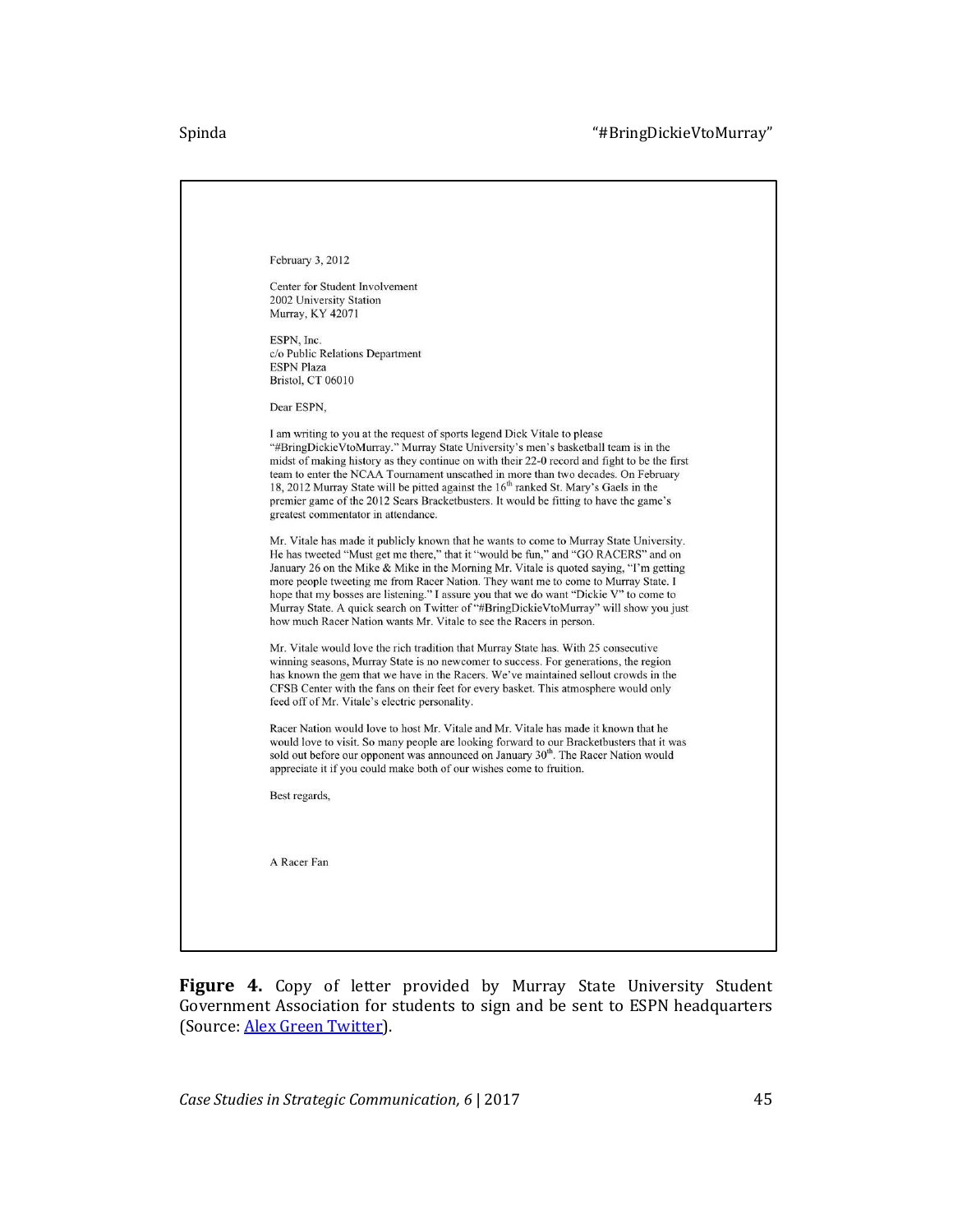$\overline{\phantom{a}}$ 

what could be described as an attempt to capture the "spirit" of Vitale's on-air persona, and thus aimed to increase Vitale's desire to come to Murray State:

- "I hope @DickieV comes to Murray State so bad. YEA BABYYYYYYYY!!!!! #bringdickievtomurray"
- "@DickieV it would be incredible if you came to visit MSU and the Racers! Lets make it happen! GET TO MURRAY BABY!!! #bringdickievtomurray"
- "@DickieV when you coming to @murraystateuniv we have a couple PTPs! Show some love! #BringDickieVtoMurray"

**References to the Hashtag Itself.** The second theme observed in the tweets using the #BringDickieVtoMurray involved references to the hashtag and the online movement to bring Vitale to Murray State (*n* = 112). Within this larger theme, five main codes were evident: (a) using the primary hashtag(s) (*n* = 44), (b) Twitter campaign and matchup discussion (*n* = 29), trending and encouraging the hashtag (*n* = 20), status updates and visit verification ( $n = 14$ ) and the hashtag around town ( $n =$ 5). First, the primary hashtag(s) code involved Murray State fans tweeting either the main hashtag used in the movement to bring Vitale to campus by itself, adding multiple iterations of the hashtag in one tweet, combining the primary hashtag with other team-relevant hashtags (i.e., #GoRacers, #WeAreRacers), or creating unique combinations of hashtags in a single message6:

- "#BringDickieVtoMurray," "#BringDickieVtoMurray #BringDickieVtoMurray #BringDickieVtoMurray #BringDickieVtoMurray #BringDickieVtoMurray #BringDickieVtoMurray"
- "#RacerNation #StandUp #WeAreRacers #declareWAR #bringdickievtomurray"

<sup>6</sup> The selected tweets in this segment refer to additional, less widely used hashtags that support Murray State Athletics (#WeAreRacers, #declareWAR), references to the home arena of Murray State Basketball (#fillupthebank, #cramtheCFSB), references to Murray State University's primary regional rival in sports, Austin Peay University (TN) (#FlushThePeay), as well as a reference to another now-former ESPN broadcast personality, Erin Andrews (#bringErinAndrewstomurray).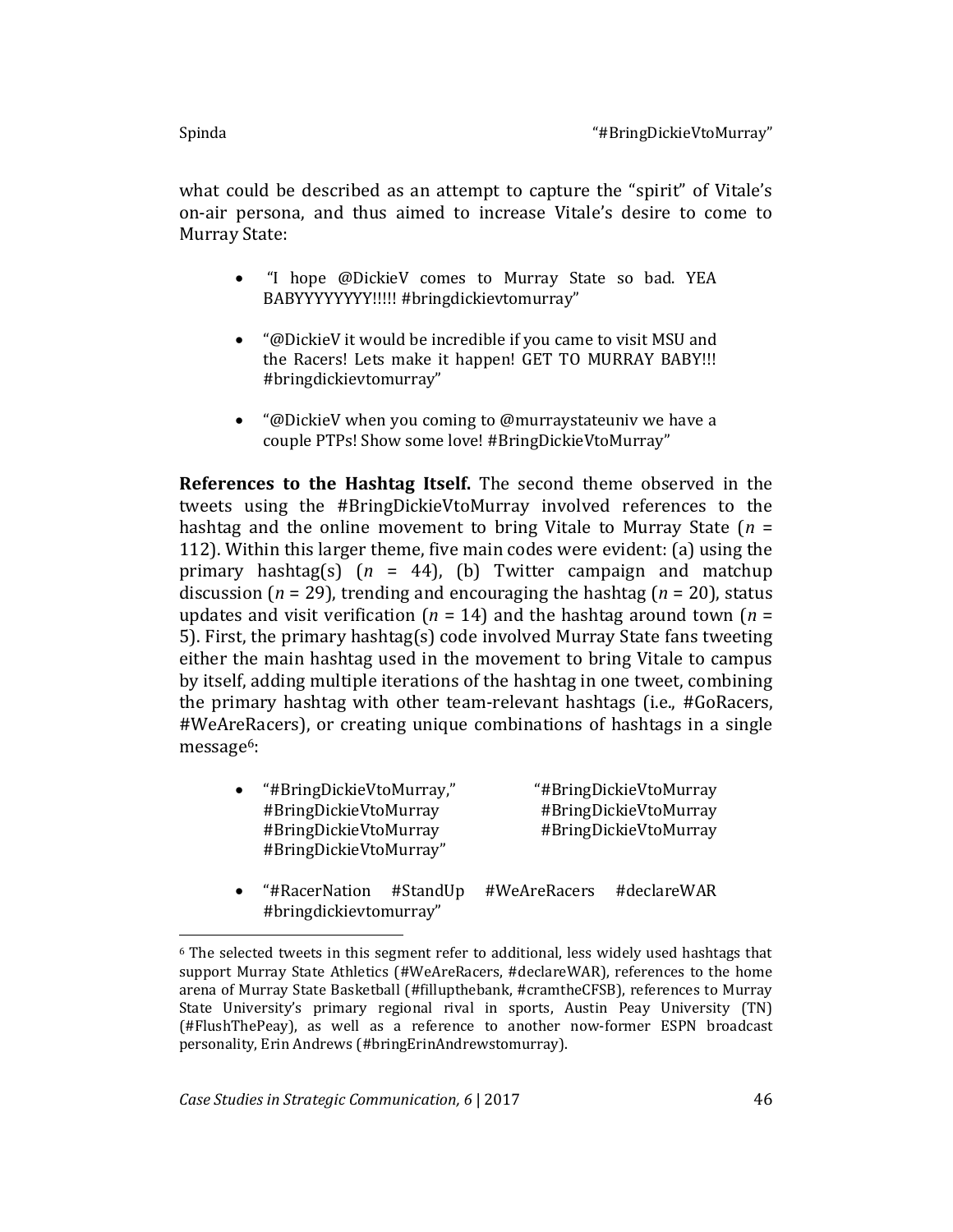- "#fillupthebank #FlushThePeay #cramtheCFSB #GORACERS #BringDickieVtoMurray #hashtagproblems"
- "#bringErinAndrewstomurray >>>> #bringdickievtomurray"

These hashtag-dominant tweets sometimes were sent to Vitale's Twitter account, and other times sent to no particular Twitter user. The approach of using the hashtag by itself with no other clear message would seem to be strategically used to keep the hashtag relevant, or perhaps to influence social media searches that illustrate how many times a particular hashtag was posted to Twitter in the case of tweets involving multiple, repetitive uses of the hashtag.

Next, tweets included in the Twitter campaign and matchup discussion code involved fans using Twitter to discuss the overall campaign generally:

- "Nothing I hashtag will ever live up to #BringDickieVtoMurray. I think I'm going to retire"
- "That may be the best #BringDickieVtoMurray tweet I've seen yet. Kudos to you, sir. :)"

Additionally, this code involved using the hashtag to elaborate and hypothesize about bringing Vitale to campus for the matchup that they would get for ESPN's "BracketBuster" event:

- "Any leak on who #RacerNation will get for #BracketBusters ? I gotta get my game face on to #BringDickieVtoMurray"
- "Bracketbuster game on Feb. 18th vs. St. Mary's! #BringDickieVtoMurray"
- "Can't wait to see the racers for the bracket buster game. Only thing that would make it better: #BringDickieVToMurray"

The trending and encouraging the hashtag code was evident in tweets that encouraged other people to join the campaign to bring Vitale to Murray State and to continue to post messages that would allow the hashtag to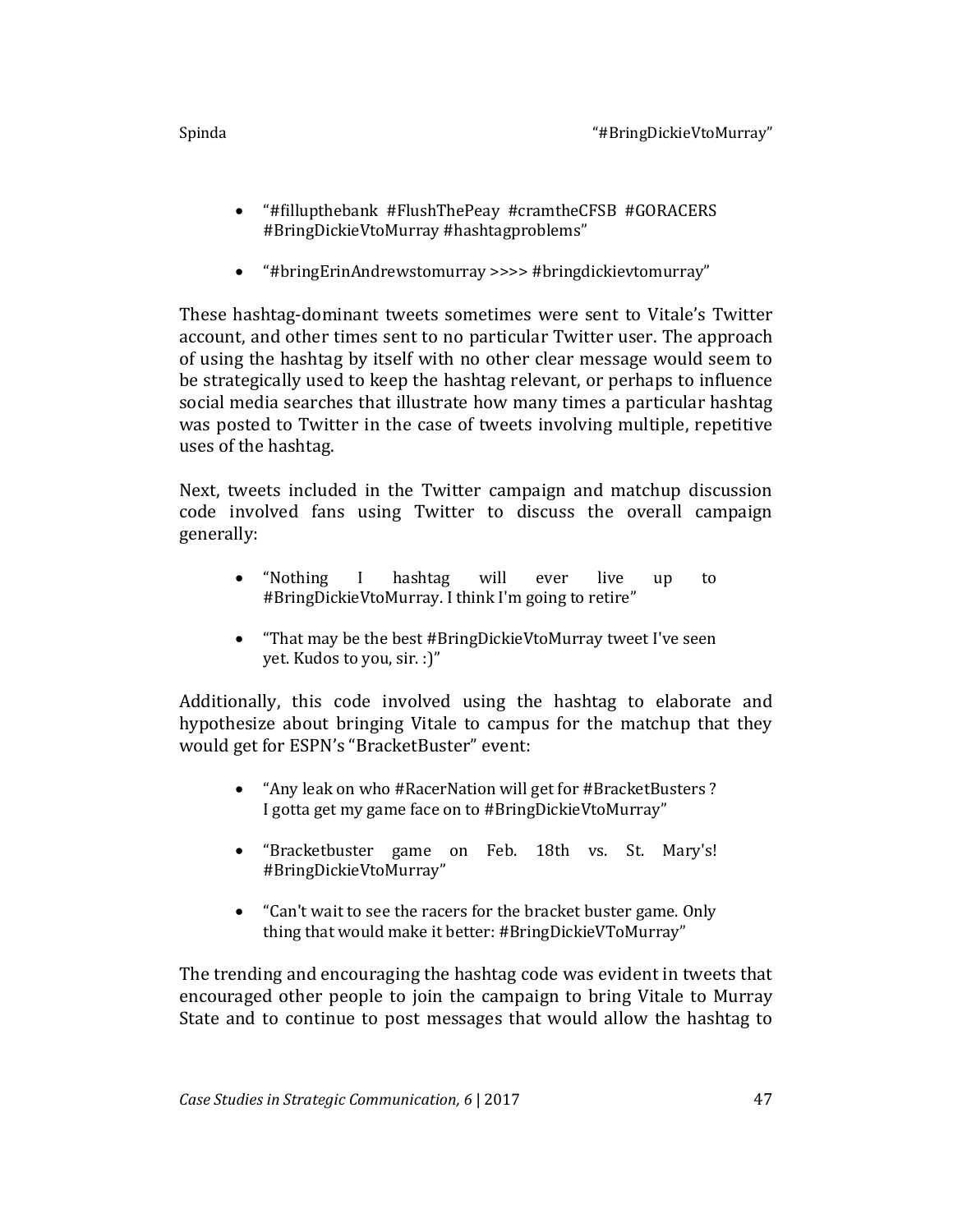possibly trend on Twitter, thereby expanding the hashtag's reach beyond just Murray State fans. Some examples of these tweets were:

- "Hey Murray State!! Let's get #BringDickieVtoMurray trending!!! @DickieV #racernation"
- "Help out #RacerNation #BringDickieVtoMurray get it trending!!"
- "Kentucky sports news has officially joined the campaign to #BringDickieVtoMurray let's make it happen for the people down in Murray!"

Fourth, the status updates and visit verification code involved fans seeking updates and verification about whether Vitale was coming to Murray for the BracketBuster game on ESPN:

- "It's 12 days until the #Racers take on St Mary's. Any idea who's calling it yet? #BringDickieVtoMurray"
- "What's the word on #BringDickieVtoMurray"
- "@DickieV is what I am hearing true? Are you for real coming to #RACERnation?? #BringDickieVtoMurray"

The final code in this theme, hashtag around town, involved fans making reference seeing promotions for the hashtag on display at a local movie theater and on in-venue signage during this time frame to grow the campaign:

- "@DickieV that '#BringDickieVtoMurray' logo was on the screen at the movies before the movie started here in Murray"
- "Hashtags now appearing on fan signage inside of arenas. #BringDickieVtoMurray"

**Points of Attachment (POA).** The third theme within the #BringDickieVtoMurray tweets revolved around the conceptual aspects of points of attachment (POA) research discussed earlier (*n* = 76). More specifically, six codes were encompassed the larger POA theme, attachment to team (*n* = 31), attachment to university/Murray (*n* = 27),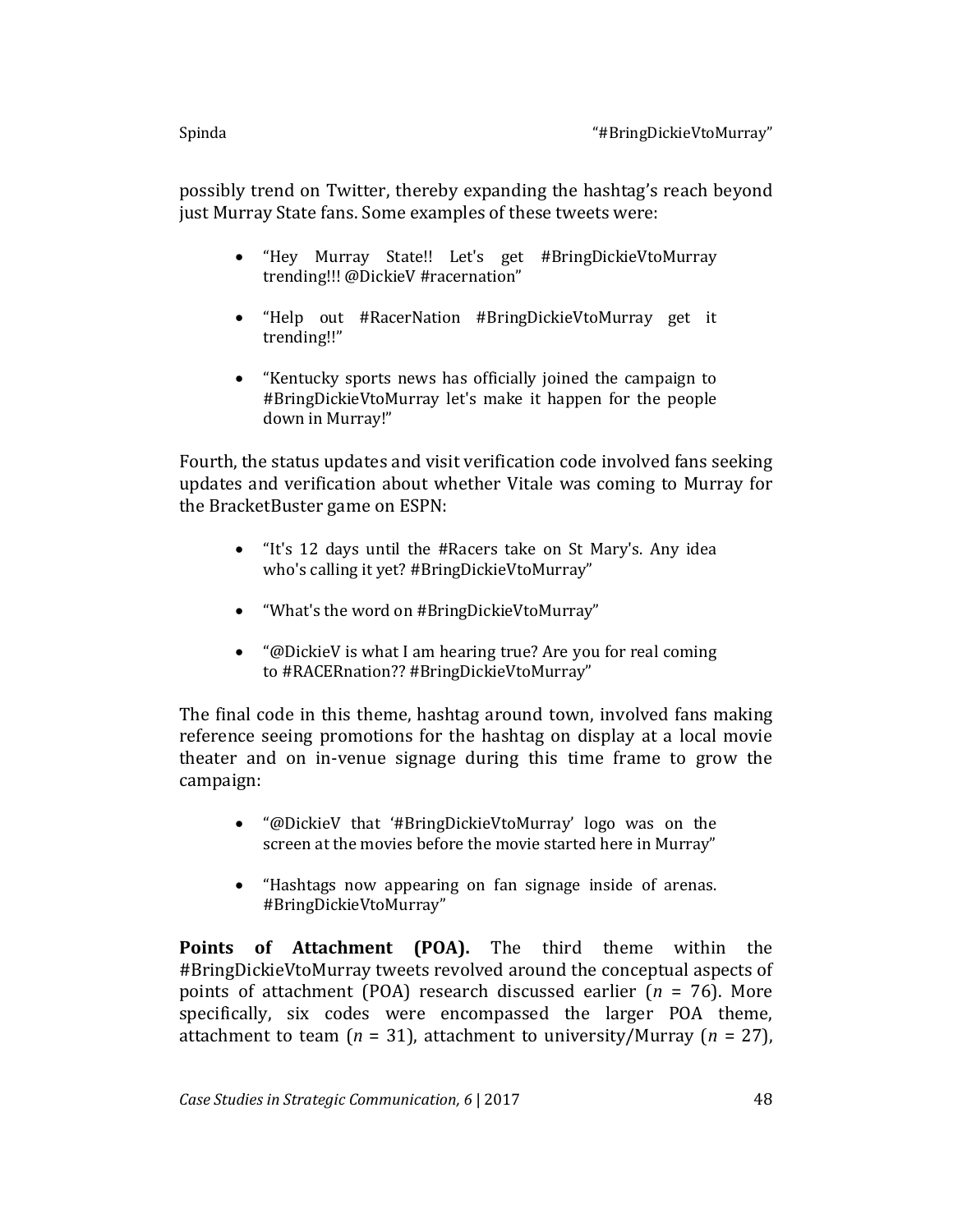$\overline{\phantom{a}}$ 

attachment to athlete  $(n = 9)$ , attachment to venue  $(n = 7)$ , attachment to coach  $(n = 3)$ . Team attachment was observed in situations where fans used the hashtag to demonstrate identification with the larger Murray State Men's basketball team:

- "i am so proud of my racers.... #BringDickieVtoMurray on feb 18th. we will actually be at that game, so i hope it happens!"
- "Great win tonight Racers!! #GoRacers #RacerNation #Undefeated @DickieV #BringDickieVtoMurray @DickieVtoMurray"
- "ESPN's Mike and Mike chooses Murray State over St. Mary's!!! #racernation #weareracers #BringDickieVtoMurray @murraystateuniv"<sup>7</sup>

Next, the attachment to university code involved tweets where Murray State University specifically was supported in addition to the hashtag:

- "'@DickieV: This is where heroes r made' Heroes are made at @murraystateuniv @MSURacers #BringDickieVtoMurray"
- "Murray State leading Sportscenter, how awesome is that #BringDickieVtoMurray #waittillAskagetsback" 8

Included in this code were also tweets that demonstrated affinity or attachment to the Murray, KY region itself through local establishments and how to best host Vitale during his visit:

- "Whos going to the bracket buster ?? I AM !! @DickieV #bringdickievtomurray Maybe after @DickieV you could stop in at Mugsy's for a meal ?"
- "#BringDickieVtoMurray give him some Matt B's pizza!! It would be awesome with a Capital A!!"

<sup>7</sup> This tweet refers to Mike & Mike, a morning radio show aired across the United States on ESPN radio stations and also televised on ESPN networks featuring broadcasters Mike Greenberg and Mike Golic.

<sup>8</sup> This tweet references SportsCenter, ESPN's flagship news program as well as Murray State basketball player Ivan Aska, who was injured at this point in the 2011-2012 season.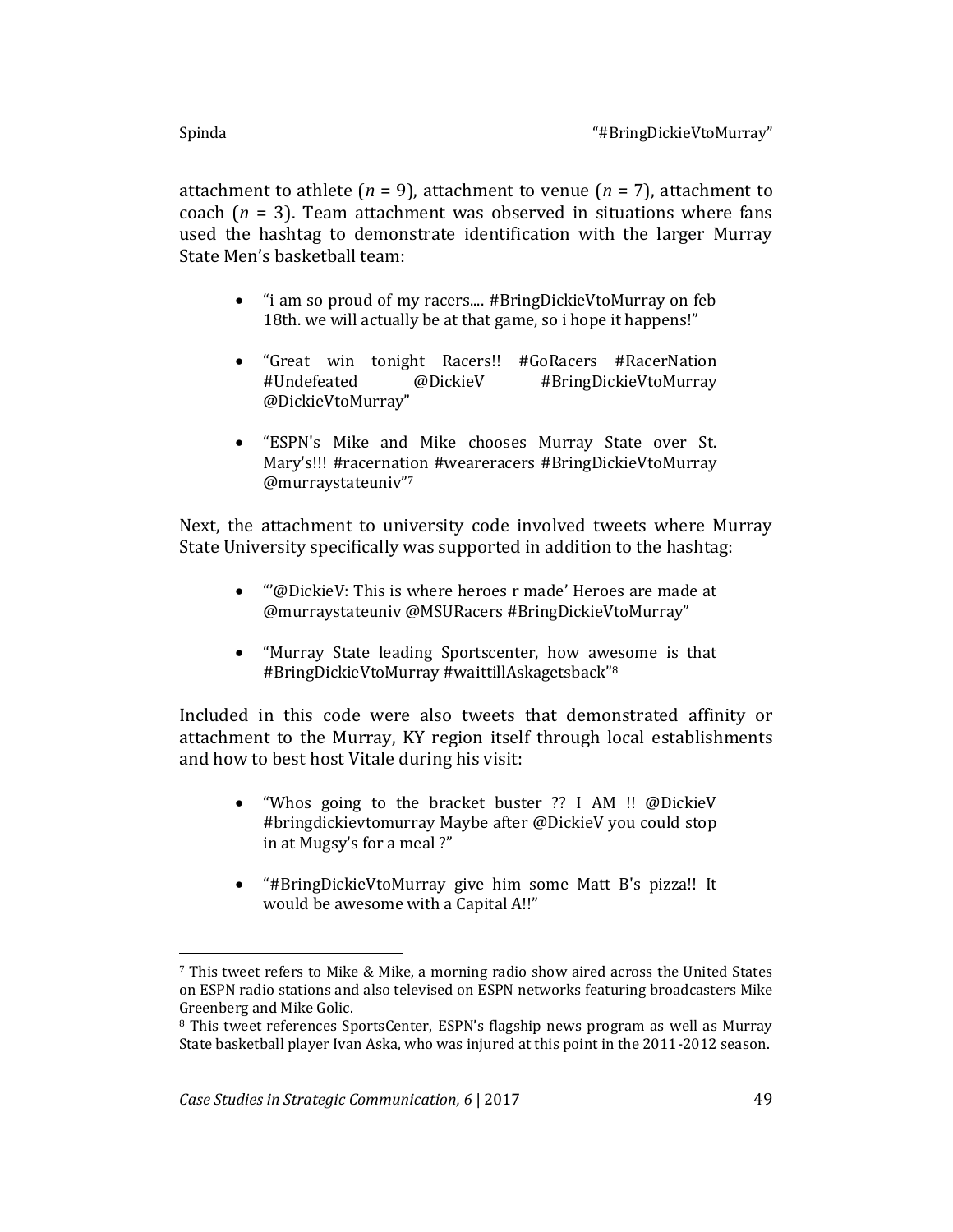Next, tweets in the attachment to athlete code exhibited the hashtag along identification with specific athletes, particularly top scorer Isaiah Canaan, who is now playing professionally in the National Basketball Association (NBA):

- "@DickieV Chuck Norris wears Isaiah Canaan pajamas Yeah, Baby! #racernation #BringDickieVtoMurray"
- "#BringDickieVtoMurray @DickieV you know you want to see #BoomGoesTheCanaan #RacerNation"

The attachment to venue code was observed regarding on-campus arena (i.e., CFSB Center) in conjunction with the hashtag:

 "no better feeling than being packed in the bank! let's go boys! #racernation #bringDickieVtomurray"

The attachment to coach code was evident when tweets about Head Coach Steve Prohm, now in the same role at Iowa State University, also employed the hashtag:

- "#RacerNation gotta help bring the Chrome Dome to the Prohm Dome #BringDickieVtoMurray"
- "haha Stevie Prohm according to Dickie V! hahah Stevie! #racernation #bringdickievtomurray"

This theme also included one double-coded tweet that resembled both attachment to athlete and venue:

 "Canaan!!!!!! Place is getting crazy!! @SportsCenter The Bank is Rockin now! #bringdickievtomurray"

**Basking in Reflected Glory (BIRGing).** The fourth apparent theme evident in the tweets using the #BringDickieVtoMurray hashtag was basking in reflected glory (BIRGing) (*n* = 78). BIRGing involves individuals strategically aligning themselves with successful other(s), often through some type of public display. As it relates to sports fandom, Spinda (2011) found that BIRGing appears to be best described as a collection of behaviors that are predicted differently by demographic and identification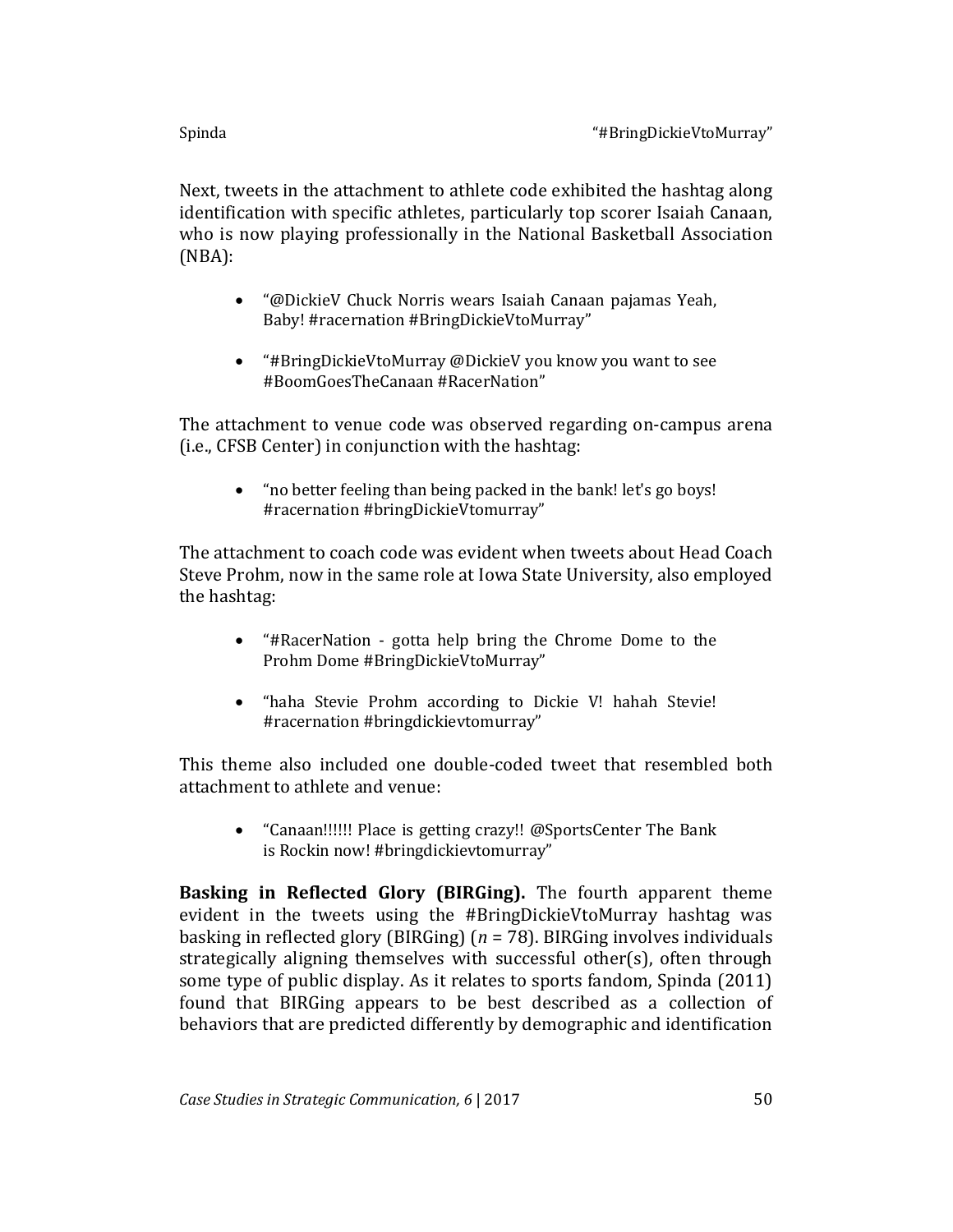related variables. In this study, one factor that emerged was online team support, which involved posting messages and interacting with others after a favorite team victory. After it was announced Vitale was going to come to Murray State to broadcast for ESPN, tweets from fans demonstrated BIRGing, and more specifically, online team support. In observing these tweets, two codes emerged, campaign success (*n* = 43) and undefeated and ranked  $(n = 37)$ . First, campaign success included tweets that celebrated the successful effort to influence ESPN and Vitale to broadcast from Murray State, both after this news was announced and during the night of the ESPN broadcast:

- "SO STOKED! #BringDickieVToMurray is now #DickieVIsComingToMurray #winning"
- "DICKIE V JUST ANNOUNCED ON ESPN THAT HE'S HEADED TO OUR HOUSE FOR BRACKET BUSTER!! #BringDickieVtoMurray"
- "We did it! Thanks to all those who supported #BringDickieVtoMurray"
- "Dickie V has the Murray State fans going crazy & the band is rockin. They wanted this. #BringDickieVtoMurray"

Second, the undefeated and ranked code included tweets that linked the hashtag to BIRGing about Murray State's successful season, particularly in the aftermath of team wins during the time when Murray State was undefeated and ranked in the top ten teams nationally during the hashtag campaign:

- "Boy was that an ugly game. The 3 point shots werent falling. Up to 23-0 though. #RacerNation #KeepTheStreak #BringDickieVtoMurray"
- "@espn @DickieV RACER NATION!! UNDEFEATED MURRAY STATE RACERS #BringDickieVtoMurray"
- "Racers are at #7 ! #BringDickieVToMurray!"

Also, two instances were observed where tweets displayed the use of both of codes in the BIRGing theme simultaneously: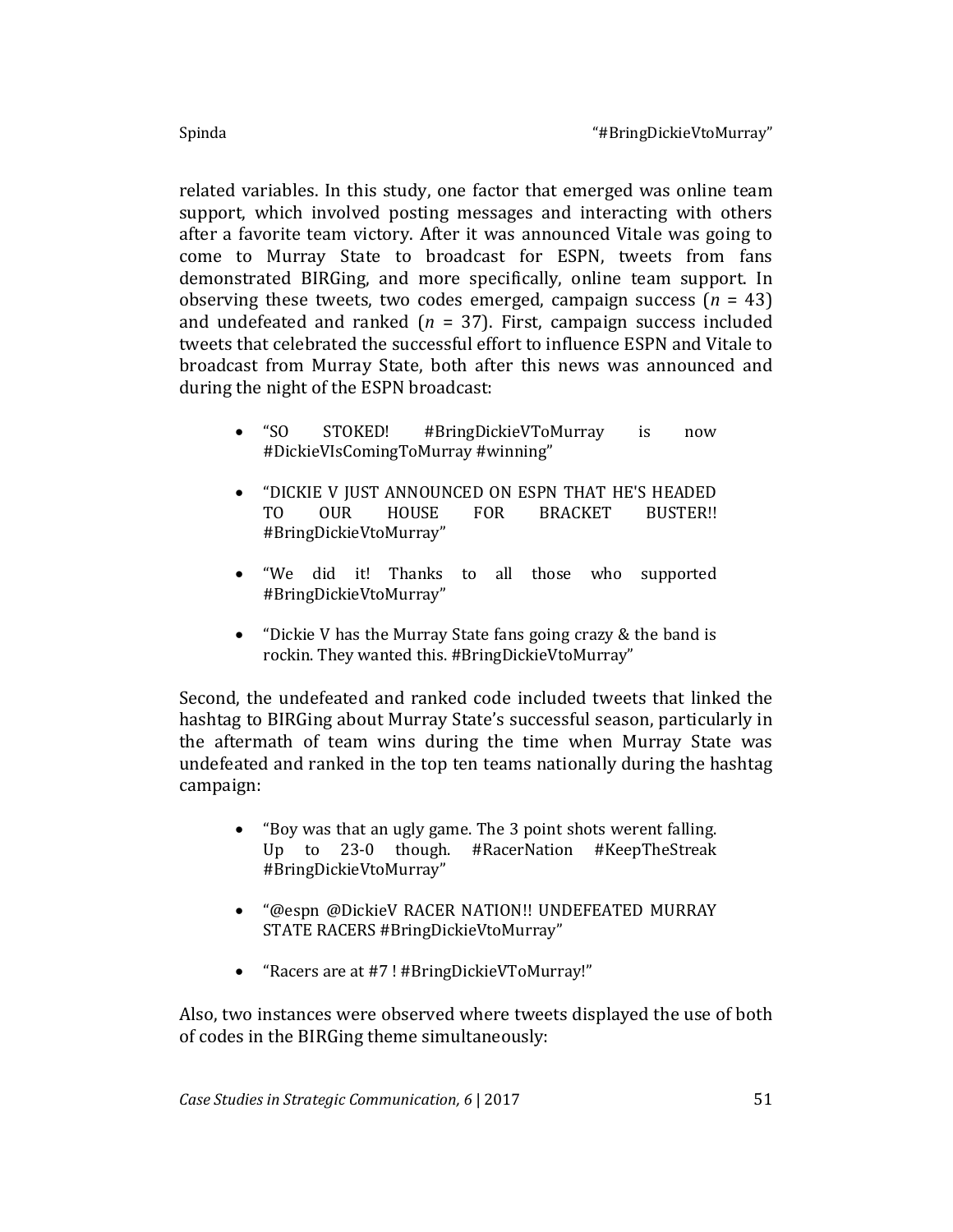- ""When you're 25-1 you get what you want!" @murraystateuniv #BringDickieVtoMurray #Racers #RacerNation @DickieV"
- "#racernation 25-1! #bringdickievtomurray =success!! #WeAreRacers"

## **Analysis and Discussion**

The 2011-2012 season was unique and memorable for fans associated with Murray State Men's basketball because of the unprecedented surge in both social and traditional media attention and the subsequent interest that accompanied the team's success on the court. One key highlight of this season was the visit from ESPN and Dick Vitale for the BracketBuster matchup described in this case study. Based on the tweets collected during the lifespan of the #BringDickieVtoMurray hashtag campaign, four main themes were observed: (a) use of persuasive tactics, (b) references to the hashtag itself, (c) links to points of attachment (POA), and (d) basking in reflected glory (BIRGing). Each of these main themes, along with Dick Vitale's thoughts on his visit, can also be witnessed in Figure 5.

Each of these themes appears to have important links to theoretical concepts and prior research on sports fans and social media. The most prevalent theme in this case study revolved around the use of persuasive tactics by Murray State fans when tweeting at Vitale and ESPN. Persuasion was applied in a number of ways by fans on Twitter, many of which were congruent with existing theories. Classic compliance gaining strategies (Marwell & Schmitt, 1967) that fell into the categories of rewarding activity (e.g., pregiving) and activation of interpersonal commitments (e.g., positive self-feelings) were employed by some fans. Additionally, because fans were addressing a high-status figure from whom a favor was being sought, the use of positive, face giving messages, as illustrated in Brown & Levinson's (1987) politeness theory, were employed. This was particularly true for messages in the general persuasion code that emerged from the use of persuasive tactics theme, where tweets aimed to show how much Murray State fans would appreciate having Vitale on campus. Or, as Gass and Seiter (2015) noted, "when trying to persuade someone who is more powerful than us, we may be extra polite because it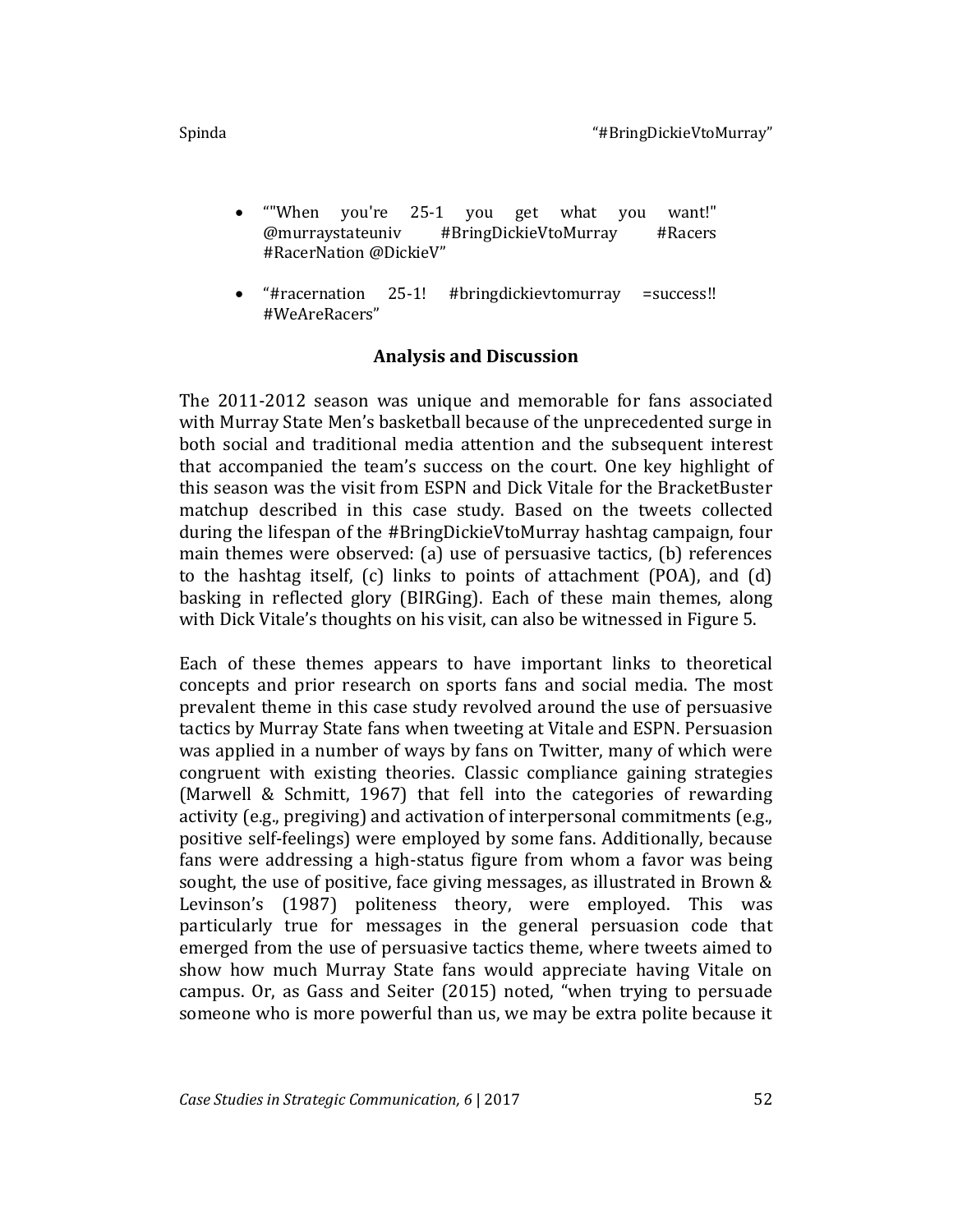Spinda **Marshall** Spinda (Spinda Text of the Spinda Text of the Spinda Text of the Spinda Text of the Spinda Text of the Spinda Text of the Spinda Spinda Text of the Spinda Text of the Spinda Text of the Spinda Text of the



**Figure 5.** Video news story about Dick Vitale's visit to Murray State University from the program *Roundabout U*. Click the screen shot to [view](https://www.youtube.com/watch?v=WpBOeeTYqSU)  [the video on YouTube.](https://www.youtube.com/watch?v=WpBOeeTYqSU)

is not as likely that our requests will be perceived as legitimate" (p. 247). A similar, yet related, phenomenon was apparent in the aforementioned #BringDrakeToDrake hashtag, where examples of face-giving messages were evident in lighthearted social media messages, including a press release where Drake University made multiple references to hip-hop artist Drake's lyrics (Zamudio-Suaréz, 2016b).

Another conceptual link of interest in the use of persuasion theme was found in the passionate plea and impersonation codes. In the passionate plea code, fans used paralanguage cues, such as capitalization, exclamation points, and other manipulations of grammatical displays to communicate affect with Vitale. A similar phenomenon was observed when fans employed textual variants of Vitale's on-air phrases, often employing paralanguage, in what was likely an attempt to build camaraderie. Walther (1992), and many others citing his social information processing model, have noted that using paralanguage enables users to overcome the limited communication cues found in text-driven, character-limited environments, such as Twitter.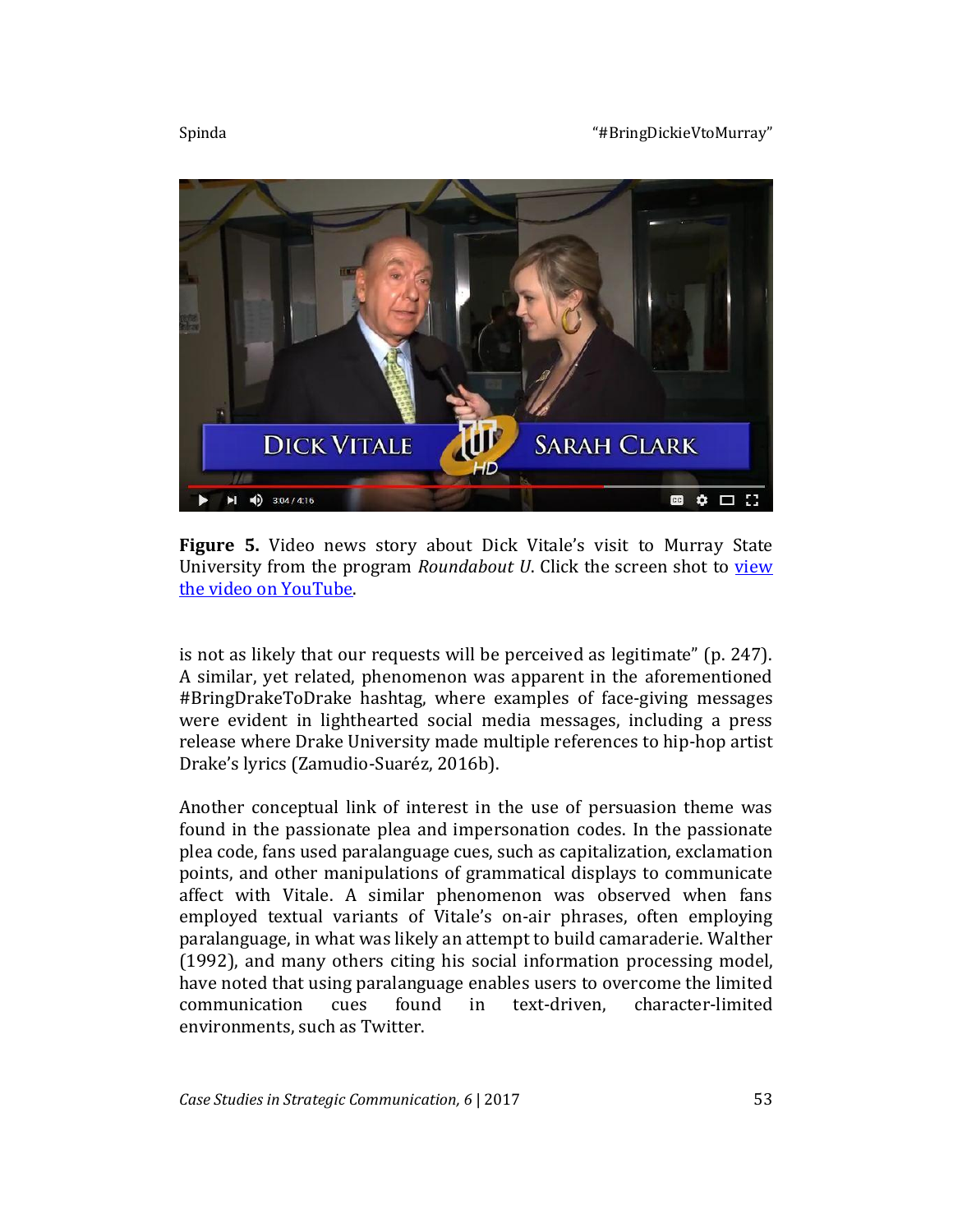Regarding the references to the hashtag itself theme, parallels can be drawn to the existing research that has examined the use of hashtags by sports fans on Twitter. Although employed in a very different context than Hull's (2014) case study where a hashtag (#Fight4UNCWSwimandDive) was used as a vehicle to help save a collegiate sports team on the cusp of elimination, the #BringDickieVtoMurray hashtag also used a hashtag to enact non-Twitter related support. In the case of #Fight4UNCWSwimandDive, tens of thousands of supporters signed an online petition and many advocates directly emailed the university Chancellor. In this case study, numerous supporters sent letters and directly emailed or contacted ESPN in an attempt to persuade the network to have Dick Vitale come to Murray State for a broadcast. In both instances, dedicated fans and supporters were able to "prove that becoming an advocate was possible on Twitter" (Hull, 2014, p. 548). In addition, the use of multiple team-relevant hashtags (e.g., #WeAreRacers, #RacerNation, #GoRacers) was evident in the references to the hashtag itself theme, particularly in the just hashtag(s) code. This finding echoes the results of Reichart-Smith and Smith (2012), who found that fans following teams in the College World Series were using multiple hashtags (in some cases more than five hashtags) in showing their team allegiance on Twitter. Thus, it appears that future studies of hashtag analysis would be greatly benefitted from examining not only primary hashtags, which serve as a "gathering place" for fans, but also ancillary hashtags related to team fandom.

Next, this case study aimed to determine whether points of attachment (POA) were apparent in the tweets using the #BringDickieVtoMurray hashtag. Findings in this case study illustrate support for points of attachment in the analysis of messages on Twitter. Specifically, tweets related to POA tended to mostly correspond to team attachment, attachment to the university/region, and to a lesser extent, attachment to athletes, venues, and the head coach. While POA were not as frequently identified in the analysis as the first two themes, much of this may be due to the focus on Dick Vitale and persuading him to come for a game broadcast self-evident in the hashtag. Future research could benefit from examining POA and how they are demonstrated by fans across different time spans on Twitter. In particular, given the immediate nature of Twitter, it stands to reason that fans may demonstrate different POA at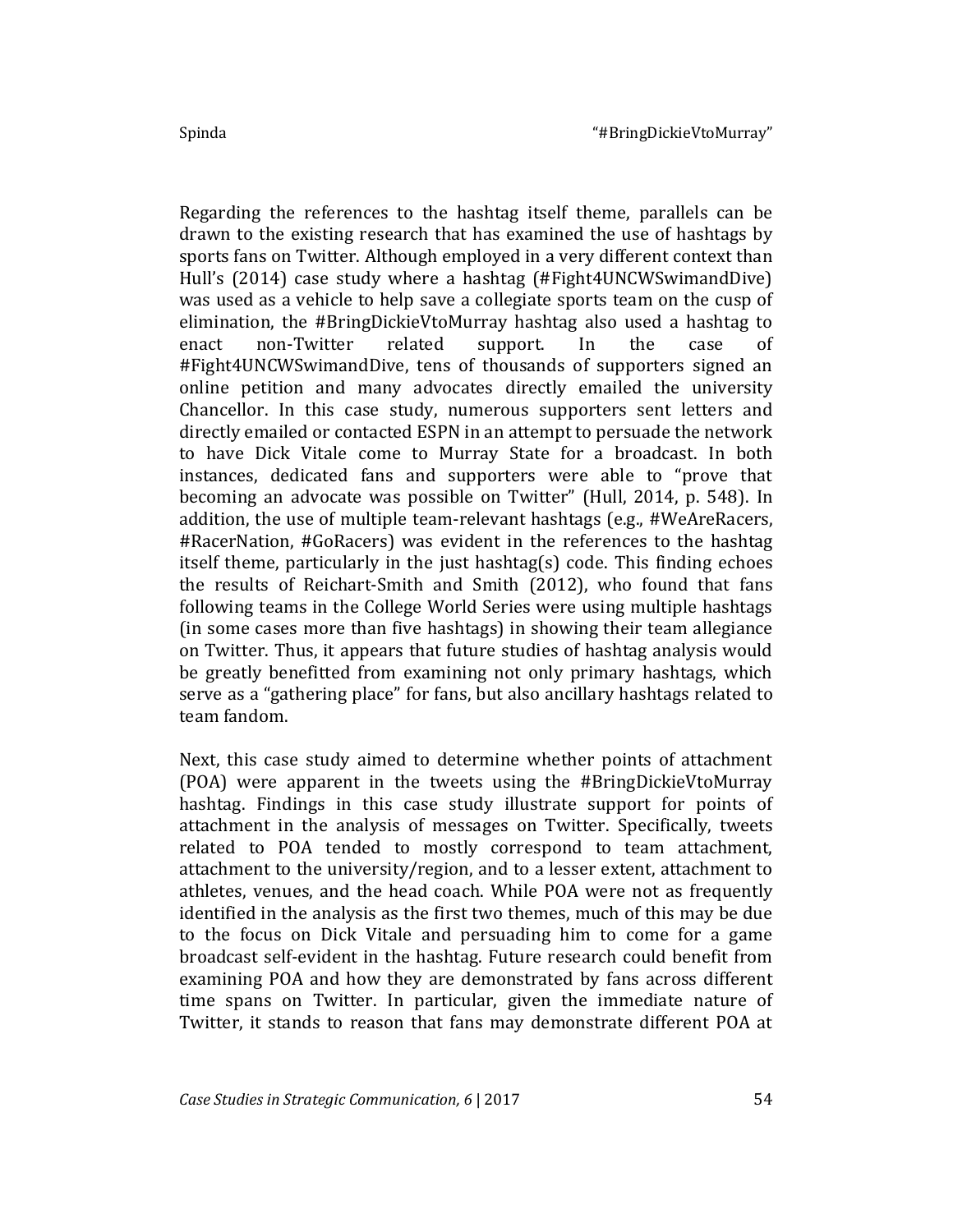different moments. In pre-game settings, fans would seem inclined demonstrate team-based support in hopes that their favorite team would win the contest that evening or may tweet about their affinity for the venue the game is being held in, should they be attending. Meanwhile, during the game, it seems quite possible that team-based support would be accompanied by a great number of tweets that demonstrate attachment to individual athletes for their exploits and for coaches and their decision making (and vice versa). During moments of high interest in a particular sport, attachment to sport or attachment to level of play may take center stage, such as fans exhibiting excitement over the top global soccer teams competing for the World Cup or discussing the events of "March Madness" transpiring in the NCAA basketball tournament every spring. Relatedly, those same fans may be inclined to boast on Twitter about how well the conference their favorite team is affiliated with is performing in the NCAA basketball tournament, thereby demonstrating attachment to a particular conference. In short, it would appear that examining points of attachment can be a fruitful area of study moving forward as it relates to social media content.

Lastly, a theme emerged that represented basking in reflected glory (BIRGing) behaviors among Murray State fans. The ranked and undefeated code included tweets that boasted about the team record and national rankings previously unattained by Murray State basketball and paralled past studies have outlined online celebrations of BIRGing behaviors (Spinda, 2011) and BIRGing via Twitter hashtags specifically (Reichart-Smith & Smith, 2012). However, the campaign success code, which included tweets that were posted once it was announced Dick Vitale would be coming to Murray State for an ESPN broadcast, provided a unique example of BIRGing by sports fans on Twitter as it related to the celebration of achieving the goal of drawing ESPN and Vitale to Murray State. In reflecting on BIRGing to celebrate this fan-enacted behavior, it is noteworthy to consider past research that has specifically linked successful individual performance to increased self-esteem (Hirt, Zillmann, Erickson, & Kennedy, 1992). While the successful campaign to #BringDickieVtoMurray was achieved through collective action on the part of fans on Twitter (and other avenues, such as the aforementioned letters, emails, and calls to ESPN), it was ultimately driven by individual tweets that employed the hashtag. Although more research is needed to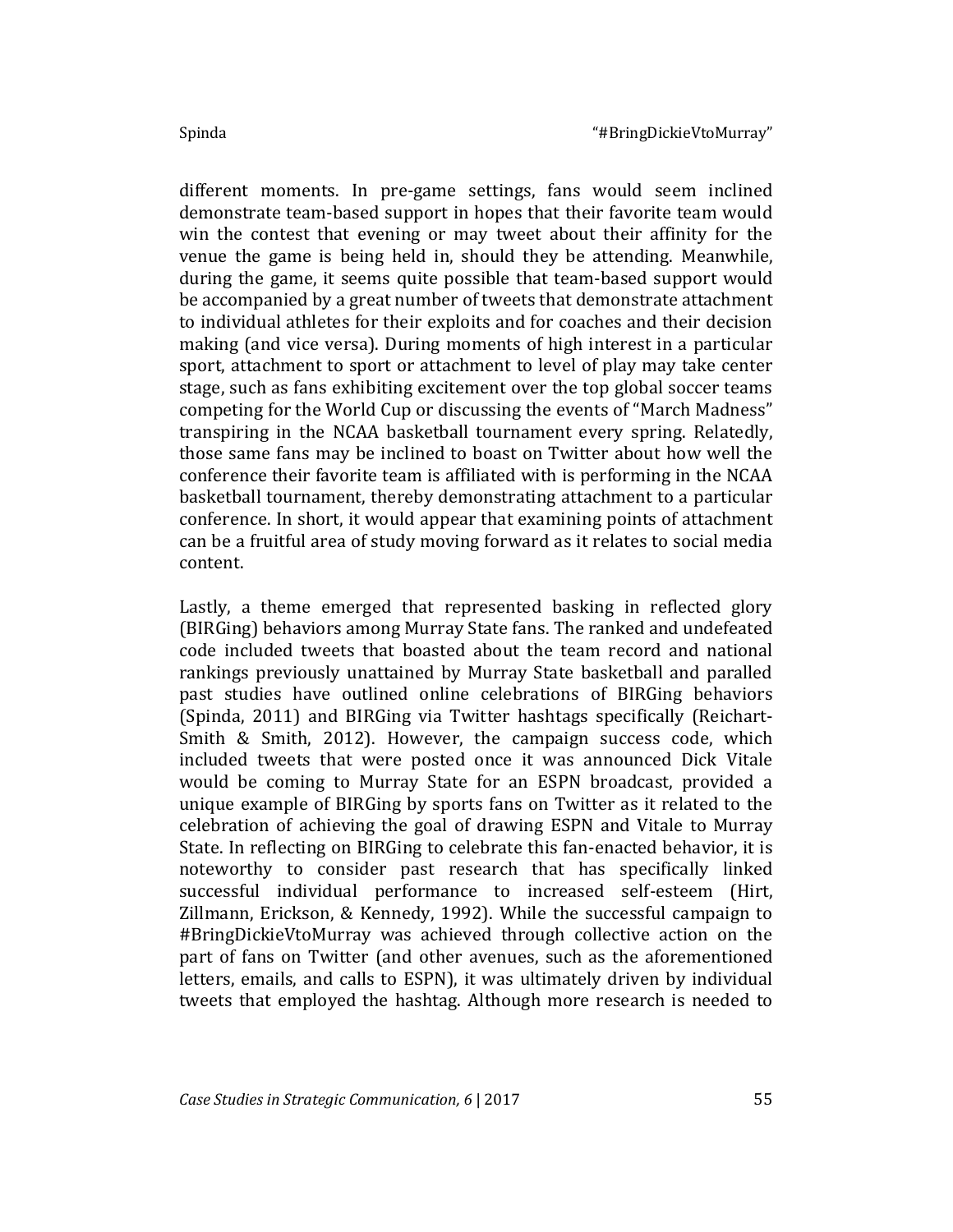conclude that self-esteem gains by individuals can be garnered through Twitter use, it does beg an interesting question moving forward.

## **Limitations and Future Research**

One clear limitation in this research is that involves only one fan base using Twitter at during a one-month time frame. During this time, the Murray State Racers were also enjoying the most successful season in team history. Future research should examine instances where fans of different types of teams enact persuasive hashtags for team-relevant causes, such as fans of teams at larger universities with more recognizable brands launching nationwide campaigns. This may also include campaigns started by fans of less visible levels of competition, such as other categorizations of collegiate competition (i.e., Division II, Division III, NAIA) or even high school sports, striving for local or regional coverage. A second limitation evident in this study was the presence of a smaller body of tweets to examine as compared to larger hashtag movements. However, it is worth noting that capturing tweets a regionalized, less broad hashtag did allow for a complete analysis of all tweets involved, as opposed to having tweets randomly drawn from a larger collection. Lastly, the #BringDickieVtoMurray campaign was also active on Facebook, although it did not have its own separate Facebook page and Facebook did not have searchable hashtags at the time this campaign occurred. Ultimately, this led to many posts emerging across an extensive number of personal pages, which are often inaccessible. Given the wide use of Facebook, perhaps additional insights could have been obtained to bolster this research. Future researchers would be well-served to examine hashtags, or the same hashtag, across both Twitter and Facebook.

#### **Conclusion**

The 2011-12 basketball season remains the best season in the history of Murray State Men's Basketball. While it is apparent the primary element of this success was the on-court achievements of the team, it is noteworthy that Murray State fans, students, and local residents were also able to "tell the story" of Racer basketball on a national stage. This included feature articles in national publications, such as *The New York Times* (Weintraub, 2012) and *The Atlantic* (Simpson, 2012), as well as exposure on ESPN through a 30-minute "all-access" program and being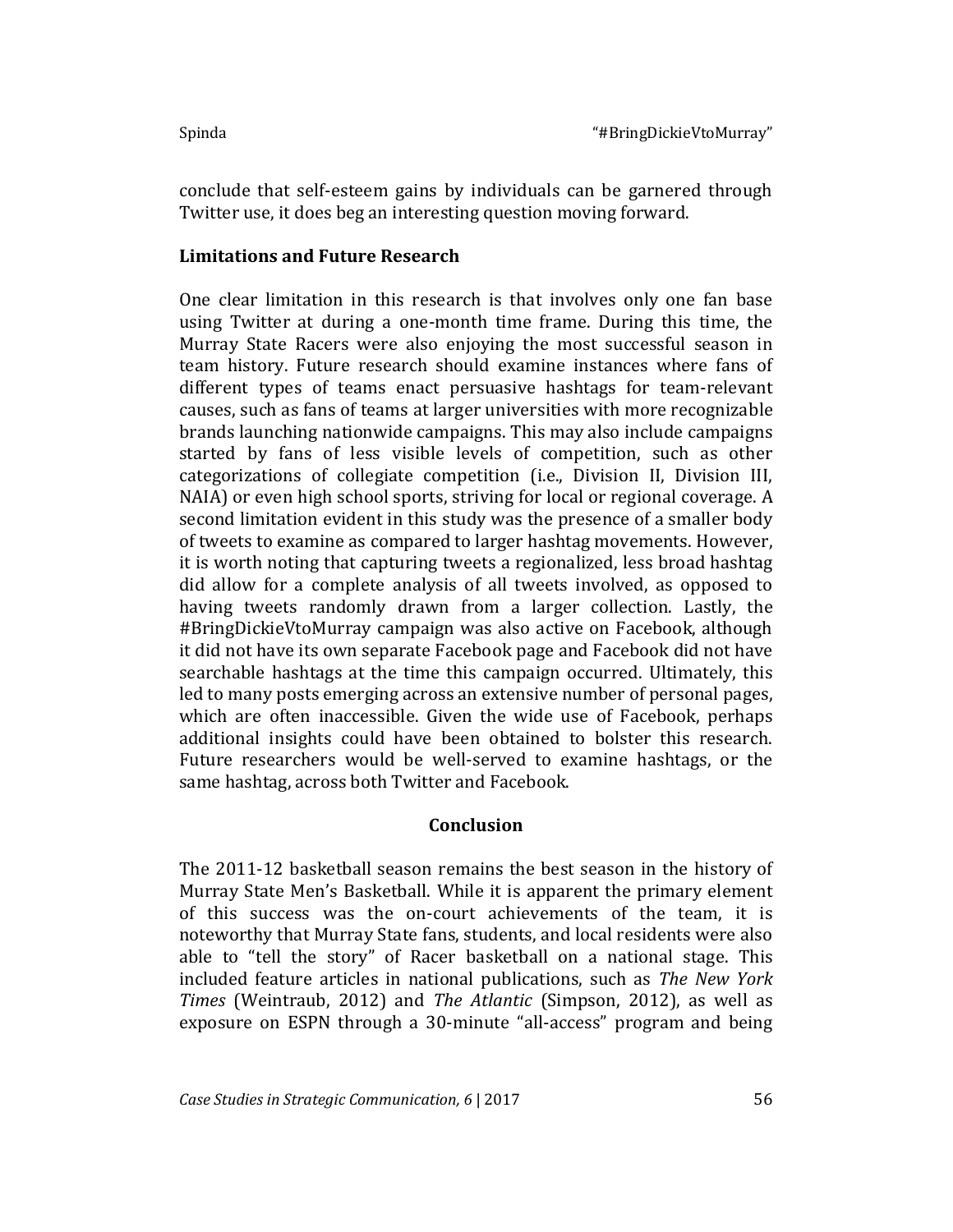the lead story on ESPN's flagship program *SportsCenter*. Moreover, the passion fans expressed through Twitter in the #BringDickieVtoTwitter campaign, and later during his visit to Murray State, was palpable for Dick Vitale as well. In his blog, he noted that, "Bracket Busters was truly memorable for me. My wife and I had a great time and it was something I will not forget…Murray State was awesome baby with a capital A!" (Vitale, 2012, para. 4-5). A few months later, when Vitale was asked about his experience as a part of this study, he stated:

I believe Twitter and the Racer Nation played a big part in the decision to send me there…The fans treated me very well…I was really impressed by the number of fans that asked me to come out to Murray State. There were so many of them and it was a factor in my wanting to go there. I know it was a factor in the bosses wanting to assign me to that St. Mary's contest.

## **Discussion Questions**

- 1. What other combination of teams, sports, or media personalities do you feel could reproduce the successful campaign launched by Murray State fans on Twitter? Do you feel it could be duplicated outside of collegiate sports?
- 2. Even though the #BringDickieVtoMurray campaign was successful on Twitter, what potential issues or pitfalls could emerge from similar "bottom-up" or "grassroots" Twitter campaigns involving sports teams?
- 3. If you were to attempt a similar persuasive Twitter campaign as the one discussed in this study to draw media attention to your favorite sports team/university, what would the hashtag(s) be? What network or what media personality would you direct your tweets towards and why?
- 4. Do you feel a successful campaign on Twitter, similar to the one discussed in this study, could lead to a "mid-major" program having long-lasting, positive impacts on their brand nationally or would it be limited to the short-term impact seen by many other hashtags on Twitter?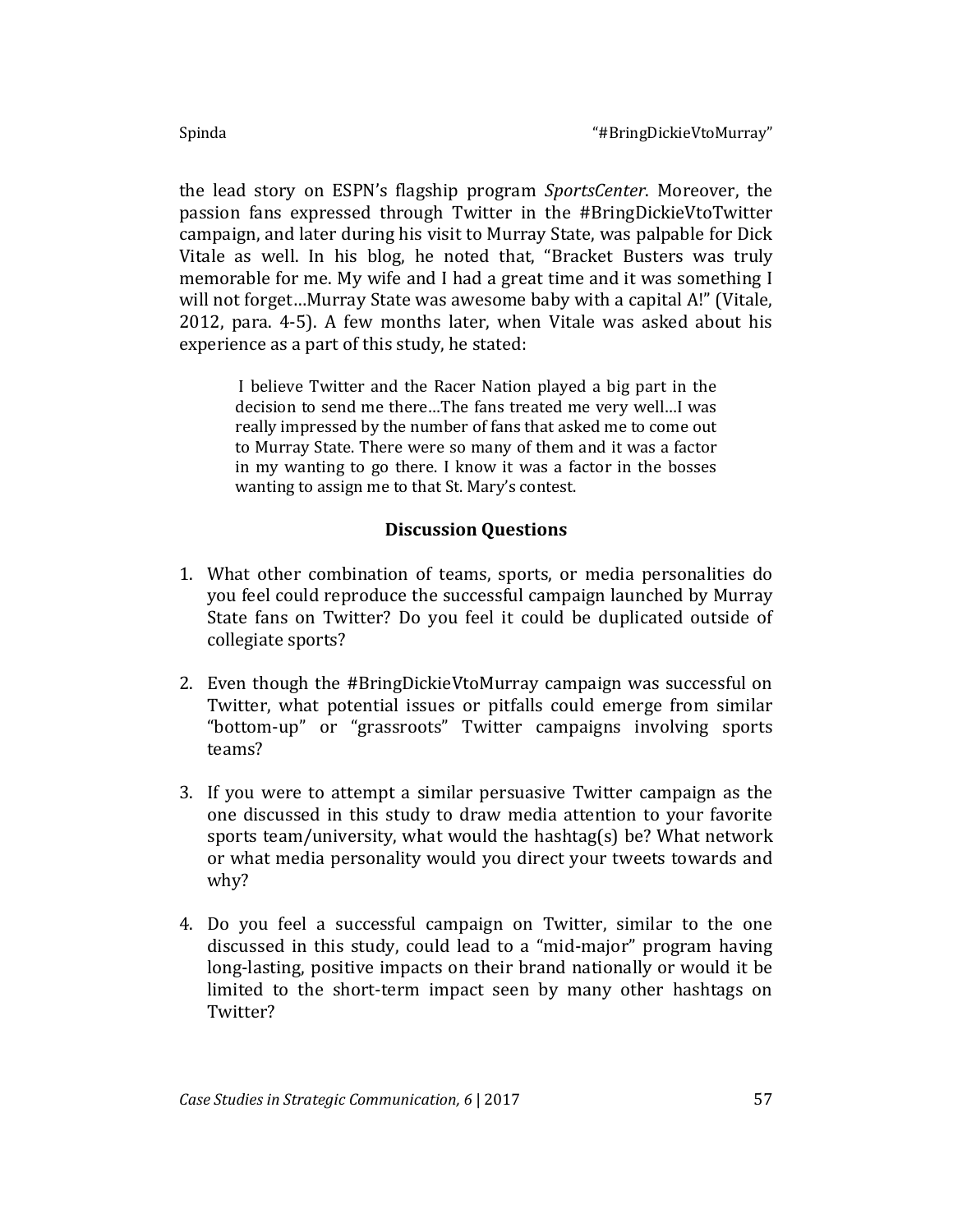- 5. While this case study involved seeking media coverage to enhance exposure for the entire Murray State basketball program (demonstrating attachment to team and university), do you feel that an individual athlete (demonstrating attachment to athlete) can be promoted by a group of dedicated fans in a similar way with similar results?
- 6. Do you feel that a similar persuasive campaign would be likely to succeed if another form of social media was used apart from Twitter? Would such a campaign work on Facebook, Instagram, Snapchat, etc.? What strategies and tactics may be different for using these platforms?

## **References**

- Blaszka, M., Burch, L. M., Frederick, E. L., Clavio, G., & Walsh, P. (2012). #WorldSeries: An Empirical Examination of a Twitter Hashtag During a Major Sporting Event. *International Journal of Sport Communication, 5,* 435-453.
- Braun, V., & Clarke, V. (2016). Using thematic analysis in psychology. *Qualitative Research in Psychology, 3,* 77-101.
- Brennan, E. (2014, January 27). So you think you're a mid-major? Retrieved from [http://www.espn.com/ncb/notebook/\\_/page/midmajors140127/so-think](http://www.espn.com/ncb/notebook/_/page/midmajors140127/so-think-mid-major)[mid-major](http://www.espn.com/ncb/notebook/_/page/midmajors140127/so-think-mid-major)
- Brown, N. A., & Billings, A. C. (2013). Sports fans as crisis communicators on social media websites. *Public Relations Review, 39*(1), 74-81. doi:10.1016/j.pubrev.2012.09.012.
- Brown, P., & Levinson, S. C. (1987). *Politeness: Some universals in language usage* (Vol. 4). Cambridge University Press.
- Carey, J. (1980). Paralanguage in computer mediated communication. In N.K. Sondheimer (Ed.), *The 18th annual meeting of the association for computational linguistics and parasession on topics in interactive discourse: Proceedings of the conference* (pp. 67-69). Philadelphia: University of Pennsylvania. DOI: 10.3115/981436.981458
- Clavio, G., & Kian, T. M. (2010). Uses and gratifications of a retired female athlete's Twitter followers. *International Journal of Sport Communication, 3,* 485–500.
- Clavio, G., & Walsh, P. (2014). Dimensions of social media utilization among college sport fans. *Communication & Sport*, *2*(3), 261-281. DOI: 10.1177/2167479513480355.
- Dick Vitale's dictionary. (n.d.). Retrieved from <http://www.dickvitaleonline.com/about-dickie-v/dick-vitales-dictionary.html>
- Gass, R. H., & Seiter, J. S. (2015). *Persuasion: Social influence and compliance gaining*. Routledge.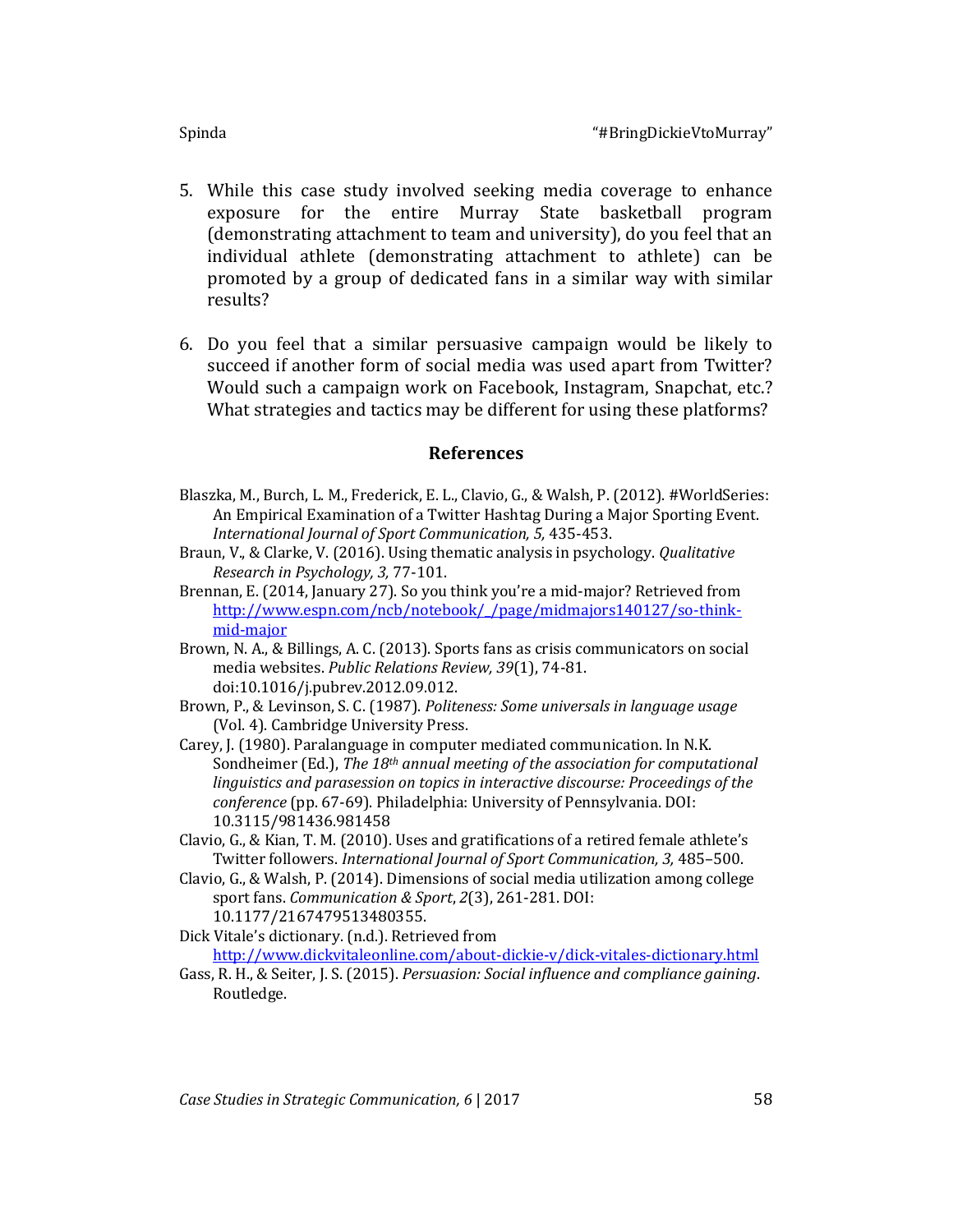- Hambrick, M. E., Simmons, J. M., Greenhalgh, G. P., & Greenwell, T. C. (2010). Understanding professional athletes' use of Twitter: A content analysis of athlete tweets. *International Journal of Sport Communication, 3,* 454–471.
- Hirt, E. R., Zillmann, D., Erickson, G. A., & Kennedy, C. (1992). Costs and benefits of allegiance: Changes in fans' self-ascribed competencies after team victory versus defeat. *Journal of Personality and Social Psychology*, *63*, 724-738. DOI: 10.1037/0022-3514.63.5.724
- Hull, K. (2014). #fight4uncwswimanddive: A case study of how college athletes used social media to help save their team*. International Journal of Sport Communication, 7,* 533–552.
- Johnson, E. (2012, February 10). Basketball hype benefits University, community. *The Murray State News.* Retrieved from [http://thenews.org/2012/02/10/basketball-hype-benefits-university](http://thenews.org/2012/02/10/basketball-hype-benefits-university-community/)[community/](http://thenews.org/2012/02/10/basketball-hype-benefits-university-community/)
- Kassing, J. W., & Sanderson, J. (2010). Tweeting through the Giro: A case study of fanathlete interaction on Twitter. *International Journal of Sport Communication, 3,* 113–128.
- Kim, Y. K., Trail, G. T., Magnusen, M. J. (2013). Transition from motivation to behaviour: Examining the moderating role of Identification (ID) on the relationship between motives and attendance. *International Journal of Sport Marketing and Sponsorship, 14*, 190-211.
- Kwon, H. H., Trail, G. T., & Anderson, D. F. (2005). Are multiple points of attachment necessary to predict cognitive, affective, conative, or behavioral loyalty? *Sport Management Review, 8*, 255-270.
- Marwell, G. & Schmitt, D. R. (1967). Dimensions of compliance-gaining behavior: An empirical analysis. *Sociometry, 30,* 350–364. doi:10.2307/2786181.
- Pegoraro, A. (2010). Look who's talking—athletes on Twitter: A case study. *International Journal of Sport Communication, 3,* 501–514.
- Racer fans look to bring Dickie V to Murray. (2012, February 6). Retrieved from [http://www.goracers.com/news/2012/2/6/MBB\\_0206123711.aspx](http://www.goracers.com/news/2012/2/6/MBB_0206123711.aspx)
- Robinson, M. J., & Trail, G. T. (2005). Relationships among spectator gender, motives, points of attachment, and sport preference. *Journal of Sport Management, 19,* 58- 80.
- Robinson, M. J., Trail, G. T., Dick, R. J., & Gillentine, A. J. (2005). Fans vs. spectators: An analysis of those who attend intercollegiate football games. *Sport Marketing Quarterly, 14*, 43-53.
- Sanderson, J., & Hambrick M. E. (2012). Covering the scandal in 140 characters: A case study of Twitter's role in coverage of the Penn State saga. *International Journal of Sport Communication, 5,* 384–402.
- Schultz, B., & Sheffer, M. L. (2010). An exploratory study of how Twitter is affecting sports journalism. *International Journal of Sport Communication, 3,* 226–239.
- Schmittel, A., & Hull, K. (2015). "Shit Got Cray Cray #MYBAD:" An Examination of the Image- Repair Discourse of Richie Incognito During the Miami Dolphins' Bullying Scandal. *Journal of Sports Media, 10,* 115-137. DOI: 10.1353/jsm.2015.0009.

*Case Studies in Strategic Communication, 6* | 2017 59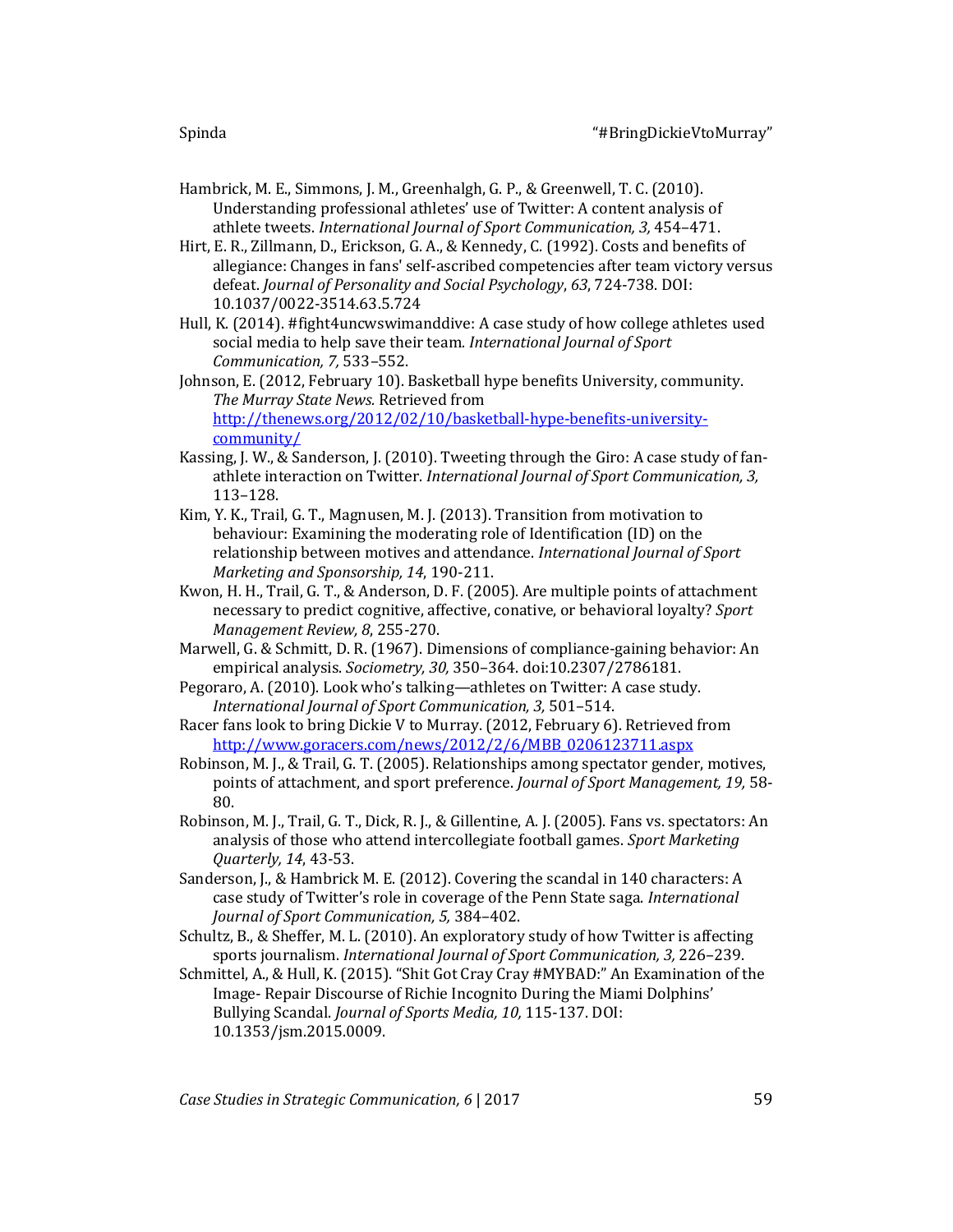- Sheffer, M.L., & Schultz, B. (2010). Paradigm shift of passing fad? Twitter and sports journalism. *International Journal of Sport Communication, 3,* 472–484.
- Shelton, H., Loucks, N., & Fallica, C. (2008, July 23). Counting down the most prestigious programs since 1984-85. Retrieved from <http://www.espn.com/mens-college-basketball/news/story?id=3493497>
- Simpson, J. (2012, January 31). The Last Undefeated Team in NCAA Men's Basketball. *The Atlantic.* Retrieved from [http://www.theatlantic.com/entertainment/archive/2012/01/the-last](http://www.theatlantic.com/entertainment/archive/2012/01/the-last-undefeated-team-in-ncaa-mens-basketball/252244/)[undefeated-team-in-ncaa-mens-basketball/252244/](http://www.theatlantic.com/entertainment/archive/2012/01/the-last-undefeated-team-in-ncaa-mens-basketball/252244/)
- Sivills, C. (2012, July). Personal interview.
- Smith, L. R., & Smith, K. D. (2012). Identity in Twitter's hashtag culture: A sportmedia-consumption case study. *International Journal of Sport Communication*, *5*(4), 539-557.
- Spinda, J. S. W. (2011). The development of basking in reflected glory (BIRG) and cutting off reflected failure (CORF) measures. *Journal of Sport Behavior, 34*(4), 392-420.
- Spinda, J. S. W., Wann, D. L., Hardin, R. (2016). Attachment to sports conferences: An expanded model of points of attachment among professional, collegiate, and high school football fans. *Communication & Sport, 4,* 347-362. doi: 10.1177/2167479515578262
- Tajfel, H., & Turner, J. C. (1979). An integrative theory of intergroup conflict. In S. Worchel & W. G.Austin (Eds.), (pp. 33–47). Monterey, CA: Brooks-Cole.
- Trail, G. T., Robinson, J., Dick, R. L., & Gillentine, A. L. (2003). Motives and points of attachment: Fans versus spectators in intercollegiate athletics. *Sport Marketing Quarterly, 6,* 15-22.
- Vitale, D. (2012, February 18). February 18, 2012. [Web log post]. Retrieved from [http://www.dickvitaleonline.com/?cat=13&option=com\\_wordpress&Itemid=1](http://www.dickvitaleonline.com/?cat=13&option=com_wordpress&Itemid=1)
- Vitale, D. (2012, September). Email interview with H. Schwab.
- Walther, J. B. (1992). Interpersonal effects in computer-mediated interaction. *Communication Research, 19*, 52-90.
- Wann, D. L., Melnick, M. J., Russell, G. W., & Pease, D. G. (2001). *Sports fans: The psychology and social impact of spectators*. New York: Routledge.
- Weathers, M. R., Sanderson, J., Matthey, P., Grevious, A., Warren, S., & Tehan, M. (2014). The tweet life of Erin and Kirk: A gendered analysis of sports broadcasters' self- presentation on Twitter. *Journal of Sports Media, 9*(2), 1-24. DOI: 10.1353/jsm.2014.0008.
- Weintraub, R. (2012, February 25). Murray State Is Small but Accustomed to Winning. *The New York Times.* Retrieved from [http://www.nytimes.com/2012/01/26/sports/ncaabasketball/murray-state](http://www.nytimes.com/2012/01/26/sports/ncaabasketball/murray-state-is-small-but-accustomed-to-winning.html)[is-small-but-accustomed-to-winning.html](http://www.nytimes.com/2012/01/26/sports/ncaabasketball/murray-state-is-small-but-accustomed-to-winning.html)

White, M. (2012, July). Personal interview.

Woo, B., Trail, G. T., Kwon, H. H., & Anderson, D. (2009). Testing models of motives and points of attachment among spectators in college football. *Sport Marketing Quarterly, 18,* 38-53.